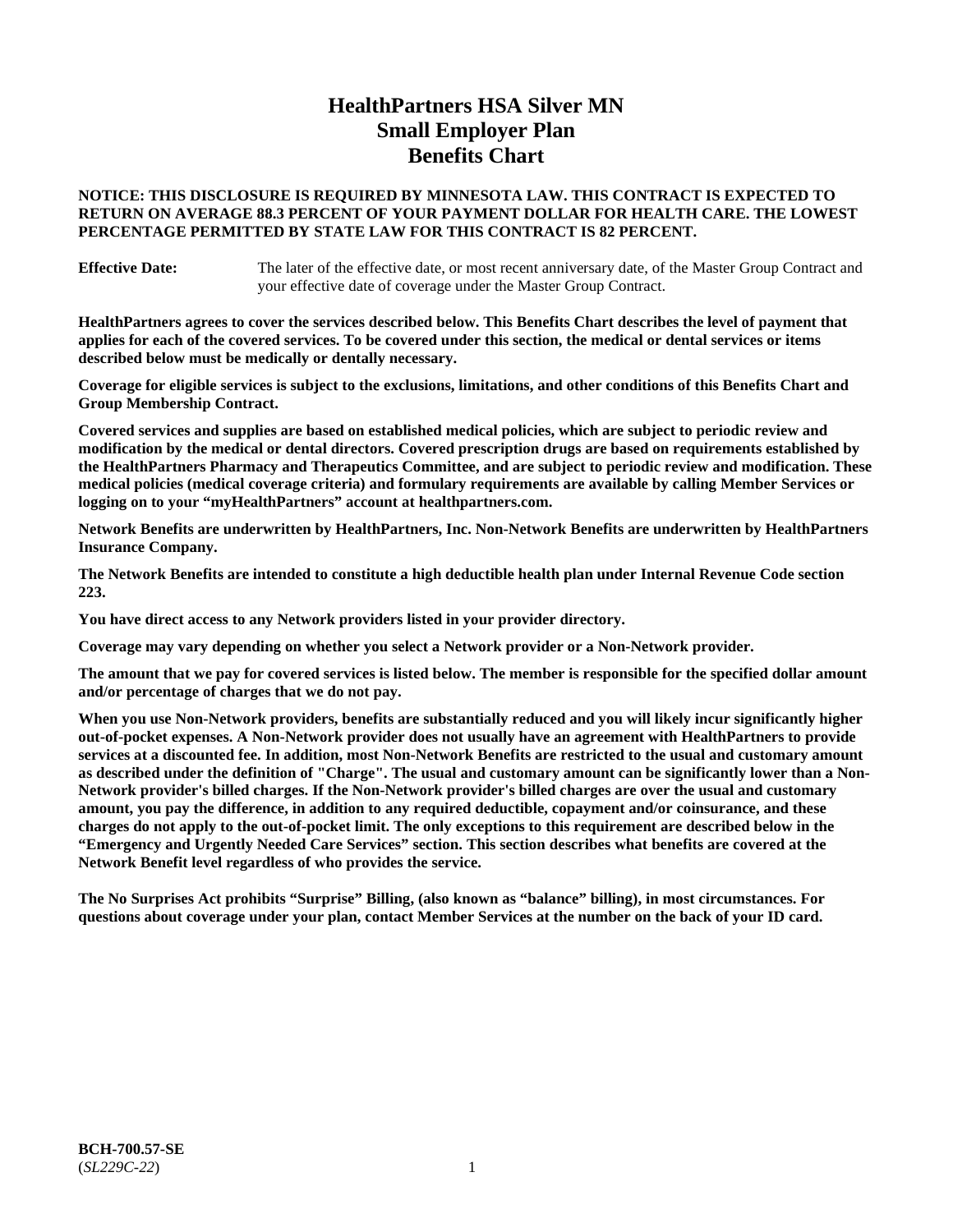# **These definitions apply to this Benefits Chart. They also apply to the Contract.**

| <b>Biosimilar Drugs:</b> | A prescription drug, approved by the Food and Drug Administration (FDA), that the FDA has<br>determined is biosimilar to and interchangeable with a biological brand name drug. Biosimilar<br>drugs are not considered generic drugs and are not covered under the generic drug benefit.                                                                                                                                                                                                                                                                                                                                           |
|--------------------------|------------------------------------------------------------------------------------------------------------------------------------------------------------------------------------------------------------------------------------------------------------------------------------------------------------------------------------------------------------------------------------------------------------------------------------------------------------------------------------------------------------------------------------------------------------------------------------------------------------------------------------|
| <b>Brand Name Drug:</b>  | A prescription drug, approved by the Food and Drug Administration (FDA), that is manufactured,<br>sold, or licensed for sale under a trademark by the pharmaceutical company that originally<br>researched and developed the drug. Brand name drugs have the same active-ingredient formula as<br>the generic version of the drug. However, generic drugs are manufactured and sold by other drug<br>manufacturers and are generally not available until after the patent on the brand name drug has<br>expired. A few brand name drugs may be covered at the generic drug benefit level if this is<br>indicated on the formulary. |
| <b>Calendar Year:</b>    | This is the 12-month period beginning 12:01 A.M. Central Time, on January 1, and ending 12:00<br>A.M. Central Time of the next following December 31.                                                                                                                                                                                                                                                                                                                                                                                                                                                                              |
| <b>Charge:</b>           | For covered services delivered by participating network providers, this is the provider's discounted<br>charge for a given medical/surgical service, procedure or item.                                                                                                                                                                                                                                                                                                                                                                                                                                                            |
|                          | For covered services delivered by non-network providers, a contracted rate may apply if such<br>arrangement is available to HealthPartners.                                                                                                                                                                                                                                                                                                                                                                                                                                                                                        |
|                          | For the Usual and Customary charge for covered services delivered by non-network providers, our<br>payment is calculated using one of the following options to be determined at HealthPartners'<br>discretion: 1) a percentage of the Medicare fee schedule; 2) a comparable schedule if the services<br>is not on the Medicare fee schedule; 3) a commercially reasonable rate for such service.                                                                                                                                                                                                                                  |
|                          | The Usual and Customary Charge is the maximum amount allowed that we consider in the<br>calculation of the payment of charges incurred for certain covered services. You must pay for any<br>charges above the usual and customary charge, and they do not apply to the out-of-pocket limit.                                                                                                                                                                                                                                                                                                                                       |
|                          | A charge is incurred for covered ambulatory medical and surgical services, on the date the service<br>or item is provided. A charge is incurred for covered inpatient services, on the date of admission to<br>a hospital. To be covered, a charge must be incurred on or after the member's effective date and<br>on or before the termination date.                                                                                                                                                                                                                                                                              |
| Copayment/Coinsurance:   | The specified dollar amount, or percentage, of charges incurred for covered services, which we do<br>not pay, but which a member must pay, each time a member receives certain medical services,<br>procedures or items. Our payment for those covered services or items begins after the copayment<br>or coinsurance is satisfied. Covered services or items requiring a copayment or coinsurance are<br>specified in this Benefits Chart.                                                                                                                                                                                        |
|                          | For services provided by a network provider:                                                                                                                                                                                                                                                                                                                                                                                                                                                                                                                                                                                       |
|                          | An amount which is listed as a flat dollar copayment is applied to a network provider's discounted<br>charges for a given service. However, if the network provider's discounted charge for a service or<br>item is less than the flat dollar copayment, you will pay the network provider's discounted charge.<br>An amount which is listed as a percentage of charges or coinsurance is based on the network<br>provider's discounted charges, calculated at the time the claim is processed, which may include an<br>agreed upon fee schedule rate for case rate or withhold arrangements.                                      |
|                          | For services provided by a non-network provider:                                                                                                                                                                                                                                                                                                                                                                                                                                                                                                                                                                                   |
|                          | Any copayment or coinsurance is applied to the lesser of the provider's charges or the usual and<br>customary charge for a service.                                                                                                                                                                                                                                                                                                                                                                                                                                                                                                |
|                          | A copayment or coinsurance is due at the time a service is provided, or when billed by the<br>provider. The copayment or coinsurance applicable for a scheduled visit with a network provider<br>will be collected for each visit, late cancellation and failed appointment. Services may not be<br>withheld for failure to pay a deductible or coinsurance at or prior to the time of service.                                                                                                                                                                                                                                    |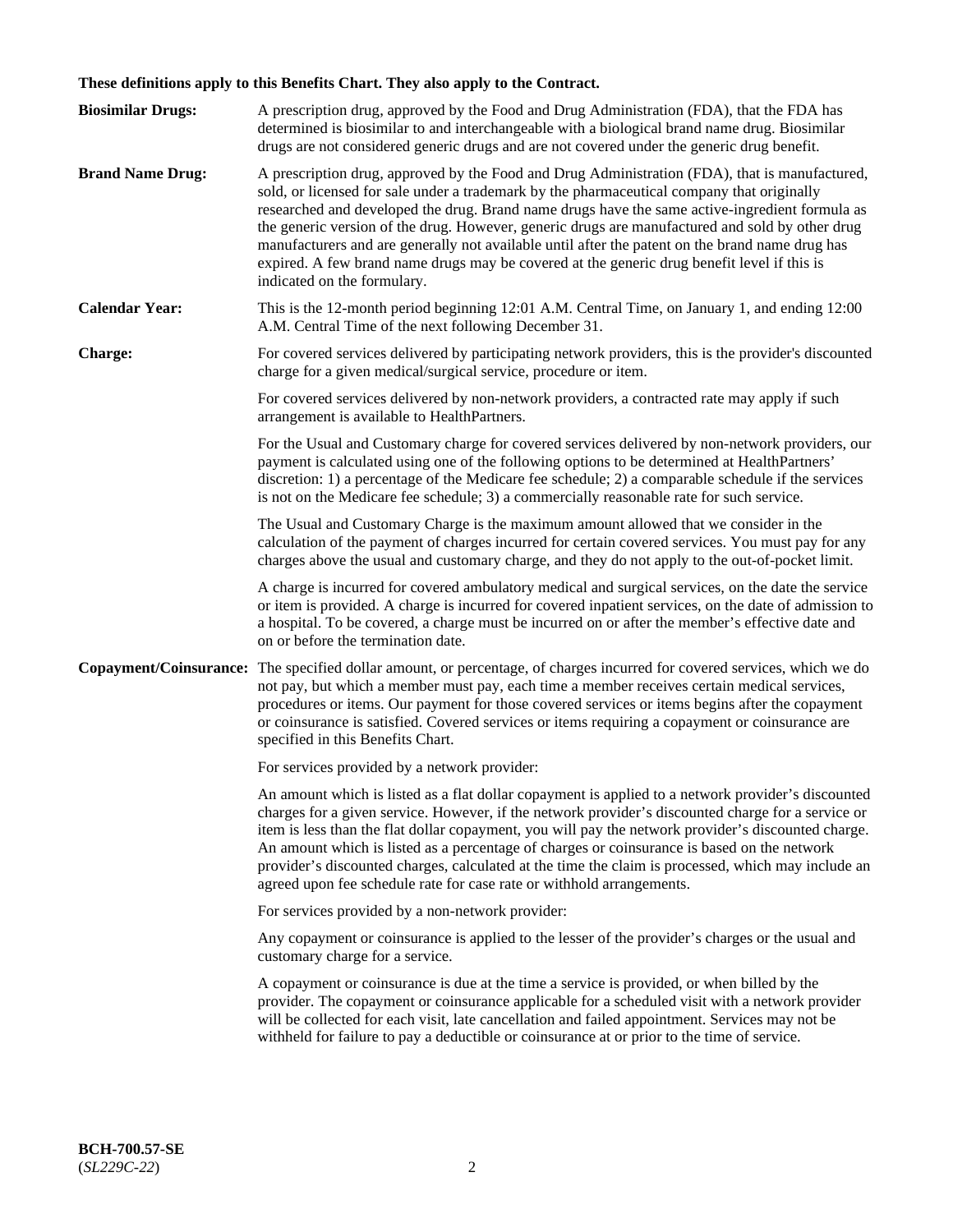| Deductible: | The specified dollar amount of charges incurred for covered services, which we do not pay, but a<br>member or a family has to pay first in a calendar year. Our payment for those services or items<br>begins after the deductible is satisfied. For network providers, the amount of the charges that apply<br>to the deductible are based on the network provider's discounted charges, calculated at the time<br>the claim is processed, which may include an agreed upon fee schedule rate for case rate or<br>withhold arrangements. For non-network providers, the amount of charges that apply to the<br>deductible are the lesser of the provider's charges or the usual and customary charge for a service.                                                                                                                                                                                                                                                                                                                                                                                                                                                                                                                                             |
|-------------|------------------------------------------------------------------------------------------------------------------------------------------------------------------------------------------------------------------------------------------------------------------------------------------------------------------------------------------------------------------------------------------------------------------------------------------------------------------------------------------------------------------------------------------------------------------------------------------------------------------------------------------------------------------------------------------------------------------------------------------------------------------------------------------------------------------------------------------------------------------------------------------------------------------------------------------------------------------------------------------------------------------------------------------------------------------------------------------------------------------------------------------------------------------------------------------------------------------------------------------------------------------|
|             | Any amounts paid or reimbursed by a third party, including but not limited to: point of service<br>rebates, manufacturer coupons, manufacturer debit cards or other forms of direct reimbursement to<br>a member for a product or service, will not apply toward your deductible, to the extent permitted<br>under state and federal law.                                                                                                                                                                                                                                                                                                                                                                                                                                                                                                                                                                                                                                                                                                                                                                                                                                                                                                                        |
|             | Your plan has an embedded deductible. This means once a member meets the individual<br>deductible, the plan begins paying benefits for that person. If two or more members of the family<br>meet the family deductible, the plan begins paying benefits for all members of the family,<br>regardless of whether each member has met the individual deductible. However, a member may<br>not contribute more than the individual deductible toward the family deductible.                                                                                                                                                                                                                                                                                                                                                                                                                                                                                                                                                                                                                                                                                                                                                                                         |
|             | All services are subject to the deductible unless otherwise indicated below in this Benefits Chart.                                                                                                                                                                                                                                                                                                                                                                                                                                                                                                                                                                                                                                                                                                                                                                                                                                                                                                                                                                                                                                                                                                                                                              |
| Formulary:  | This is a current list, which may be revised from time to time, of formulary prescription drugs,<br>medications, equipment and supplies covered by us as indicated in the Benefits Chart which are<br>covered at the highest benefit level. Some drugs may require prior authorization to be covered as<br>formulary drugs. You may be granted an exception to the formulary that is available to you upon<br>request. These guidelines and procedures include exceptions to the formulary for anti-psychotic<br>prescription drugs prescribed to treat emotional disturbances or mental illness if your health care<br>provider (1) indicates to the dispensing pharmacist, orally or in writing, that the prescription must<br>be dispensed as indicated and (2) certifies in writing to us that the prescribed drug will best treat<br>your condition. Also, you may continue to receive certain non-formulary prescription drugs for<br>diagnosed mental illness or emotional disturbance when our formulary changes or you change<br>health plans for up to one year following the change. We also have written guidelines and<br>procedures for granting formulary exceptions for other drugs that are available to you upon request<br>or on our website. |
|             | HMO Formulary Exception Process (including antipsychotic drugs). If you are prescribed a<br>drug, we must promptly grant you an exception to our formulary when your health care provider<br>indicates to us that:                                                                                                                                                                                                                                                                                                                                                                                                                                                                                                                                                                                                                                                                                                                                                                                                                                                                                                                                                                                                                                               |
|             | (1) the formulary drug causes an adverse reaction to the patient;<br>(2) the formulary drug is contraindicated for the patient; or<br>(3) the health care provider demonstrates that the prescription drug must be dispensed as written<br>to provide maximum medical benefit to the patient.                                                                                                                                                                                                                                                                                                                                                                                                                                                                                                                                                                                                                                                                                                                                                                                                                                                                                                                                                                    |
|             | The formulary, and information on drugs that require authorization, are available by calling<br>Member Services or logging on to your "myHealthPartners" account at healthpartners.com.                                                                                                                                                                                                                                                                                                                                                                                                                                                                                                                                                                                                                                                                                                                                                                                                                                                                                                                                                                                                                                                                          |
|             | Formulary Changes. The formulary may change throughout the year. If you are affected by a<br>formulary change, you will receive at least 30 days' advanced notice of that change, and you<br>may request a formulary exception.                                                                                                                                                                                                                                                                                                                                                                                                                                                                                                                                                                                                                                                                                                                                                                                                                                                                                                                                                                                                                                  |
|             |                                                                                                                                                                                                                                                                                                                                                                                                                                                                                                                                                                                                                                                                                                                                                                                                                                                                                                                                                                                                                                                                                                                                                                                                                                                                  |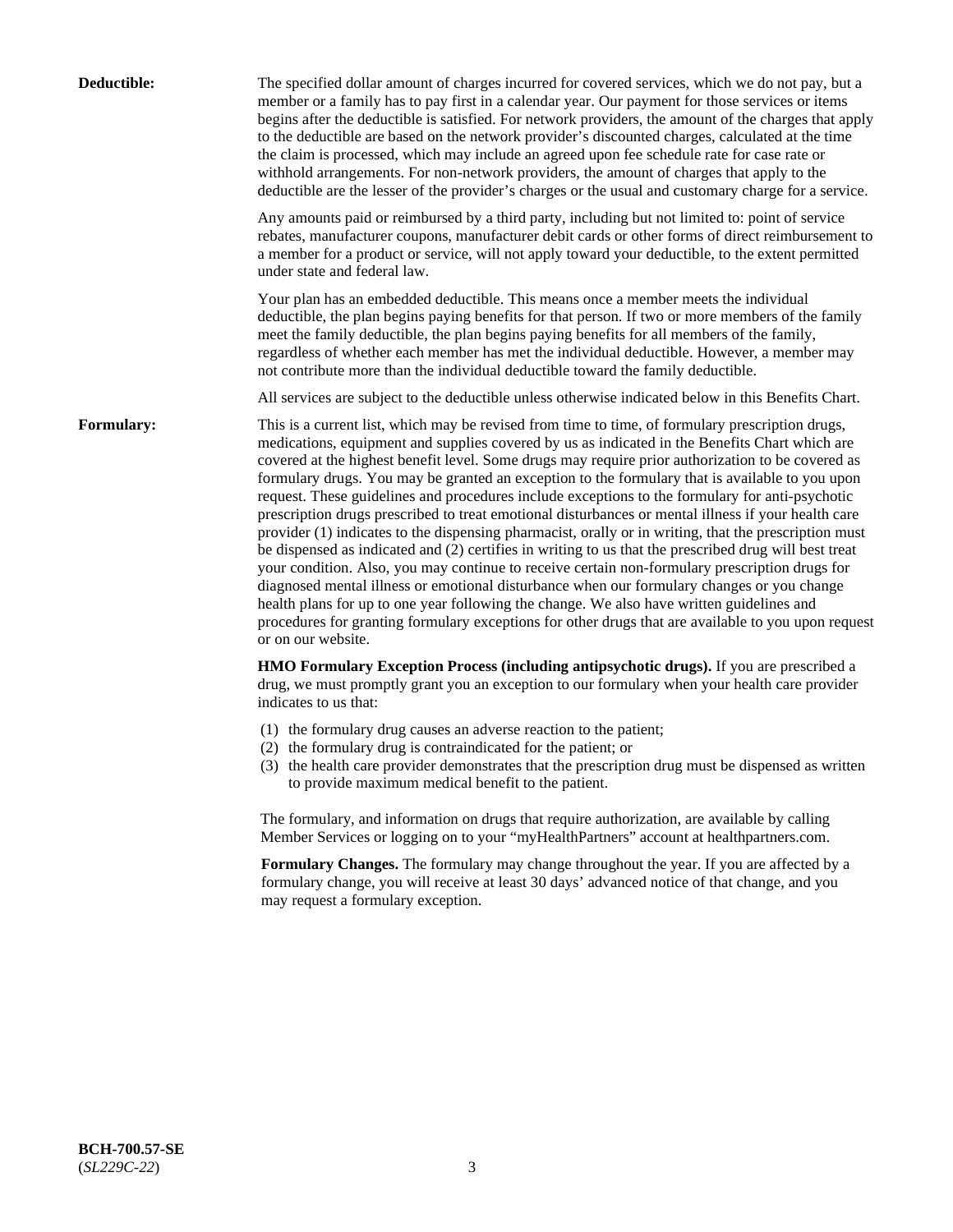# **Federal Formulary Exception Process:**

If you are prescribed a drug that is not included on the formulary and your plan does not cover nonformulary drugs, you, your designee or your prescribing physician may request a review through our formulary exception process, which includes external review. This process is described below.

- **1. Standard Exception Request.** If your provider prescribes a drug that is not on our formulary, you may submit a standard exception request. If you, your designee or your prescribing provider submit a standard exception request, we must make our coverage determination and notify you within 72 hours of our receipt of the request. If we grant the exception to cover the drug, we are required to cover the drug for the duration of the prescription, including refills.
- **2. Expedited Exception Request.** If your provider prescribes a drug that is not on our formulary, you may submit an expedited exception request if there are exigent circumstances. Exigent circumstances exist when you are suffering from a health condition that may seriously jeopardize your life, health, or ability to regain maximum function or when you are undergoing a current course using a nonformulary drug. If you, your designee or your prescribing provider submit an expedited exception request, we must make our coverage determination and notify you within 24 hours of our receipt of the request. If we grant the exception to cover the drug, we are required to cover the drug for the duration of the prescription, including refills. If we grant an exception based on exigent circumstances, we must cover the drug for the duration of the exigency.
- **3. Federal External Review Exception Request.** If coverage of a drug is denied after an exception request review under items 1. or 2. above, you, your designee, or your prescribing provider may request an external review exception request. If the initial request was a standard exception request, we must notify you or your designee and the prescribing provider of the coverage determination within 72 hours of our receipt of your request for external review. If the initial request was an expedited exception request, we must notify you or your designee and the prescribing provider of the coverage determination within 24 hours our receipt of your request for external review. If you are granted an exception after the external review exception request, we are required to cover the drug for the duration of the prescription, if the initial request was a standard exception request. If the initial request was an expedited exception request, we must provide coverage for the duration of the exigency.
- **4. State External Review Request.** If coverage of the drug is denied after a federal external review exception request under item 3. above, you may request an external review under the "Disputes and Complaints" section, "External Complaints Procedures" in the Group Membership Contract.
- **Generic Drug:** A prescription drug, approved by the Food and Drug Administration (FDA) that the FDA has determined is comparable to a brand name drug product in dosage form, strength, route of administration, quality, intended use and documented bioequivalence. Generally, generic drugs cost less than brand name drugs. Some brand name drugs may be covered at the generic drug benefit level if this is indicated on the formulary.
- **Non-Formulary Drug:** This is a prescription drug approved by the Food and Drug Administration (FDA) that is not on the formulary, is medically necessary and is not investigative or otherwise excluded under this Benefits Chart.
- **Out-of-Pocket Expenses:** You pay the specified copayments/coinsurance and deductibles applicable for particular services, subject to the out-of-pocket limit described below. These amounts are in addition to the monthly enrollment payments.
- **Out-of-Pocket Limit:** You pay the copayments/coinsurance and deductibles for covered services, to the individual or family out-of-pocket limit. Thereafter we cover 100% of the charges incurred for all other covered services, for the rest of the calendar year. You pay amounts greater than the out-of-pocket limit if you exceed any visit or day limits.

Non-Network Benefits above the usual and customary charge (see definition of charge above) do not apply to the out-of-pocket limit.

Non-Network benefits for transplant surgery do not apply to the out-of-pocket limit.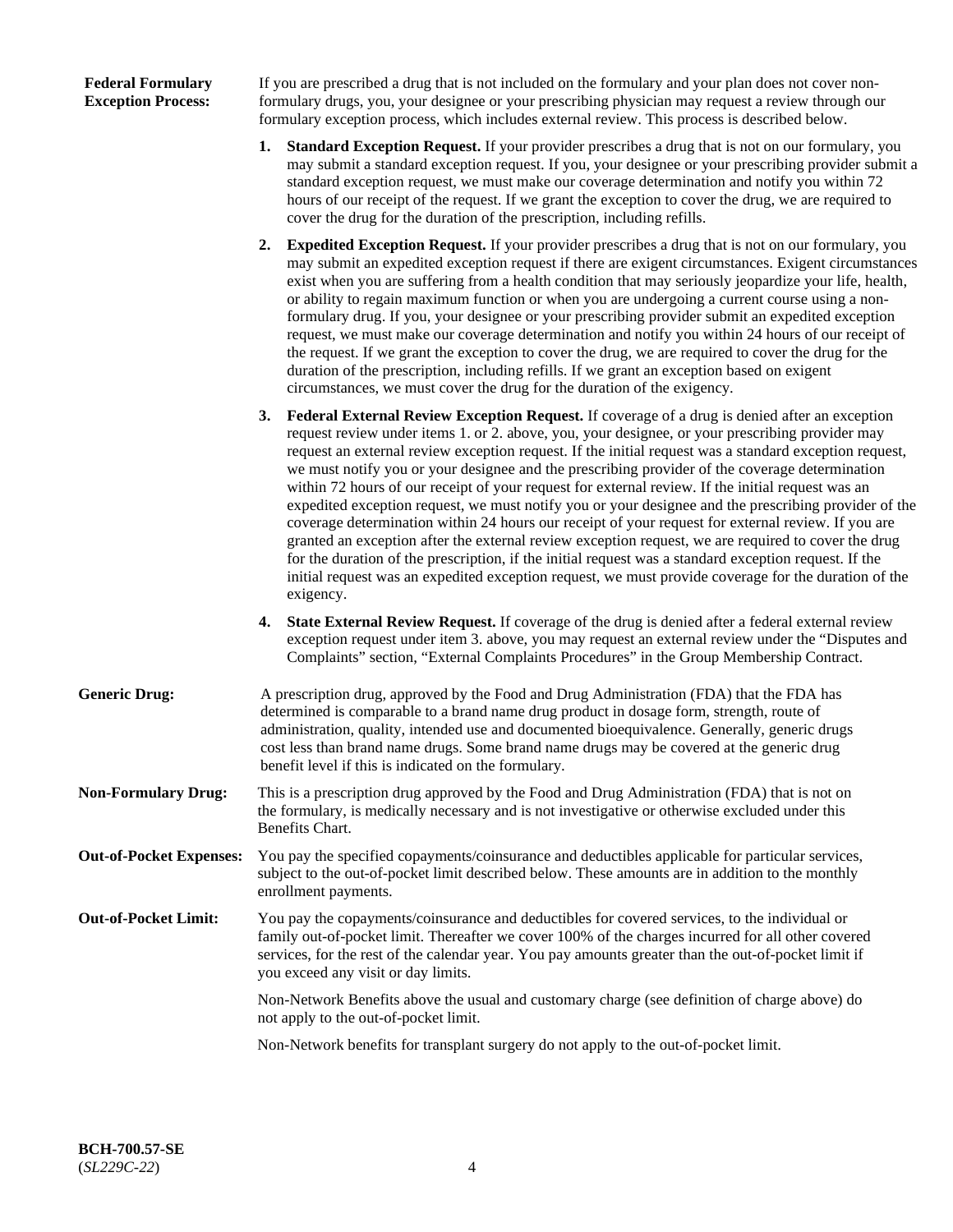Any amounts paid or reimbursed by a third party, including but not limited to: point of service rebates, manufacturer coupons, manufacturer debit cards or other forms of direct reimbursement to a member for a product or service, will not apply as an out of pocket expense, to the extent permitted under state and federal law. You are responsible to keep track of the out-of-pocket expenses. Contact our Member Services department for assistance in determining the amount paid by the enrollee for specific eligible services received. Claims for reimbursement under the out-of-pocket limit provisions are subject to the same time limits and provisions described under the "Claims Provisions" section of the **Contract Preventive Drug List:** The Preventive Drug List specifies certain drugs and certain diabetic supplies that are eligible to be covered without being subject to your deductible under federal HSA rules. This is a current list, which may be revised from time to time, of certain formulary preventive prescription drugs and certain diabetic supplies, covered under the Plan as indicated in the Benefits Chart. This list does not include preventive drugs that we are required to cover at 100%, not subject to your deductible, under the ACA preventive guidelines. The Preventive Drug List is available by logging onto your **"**myHealthPartners account athealthpartners.com or by calling Member Services. **Specialty Drug List:** This is a current list, which may be revised from time to time, of prescription drugs, medications, equipment and supplies, which are typically bio-pharmaceuticals. The purpose of a specialty drug list is to facilitate enhanced monitoring of complex therapies used to treat specific conditions. Specialty drugs are covered by us as indicated in this Benefits Chart. The specialty drug list is available by calling Member Services or logging on to your "*my*HealthPartners" account at [healthpartners.com](https://www.healthpartners.com/hp/index.html)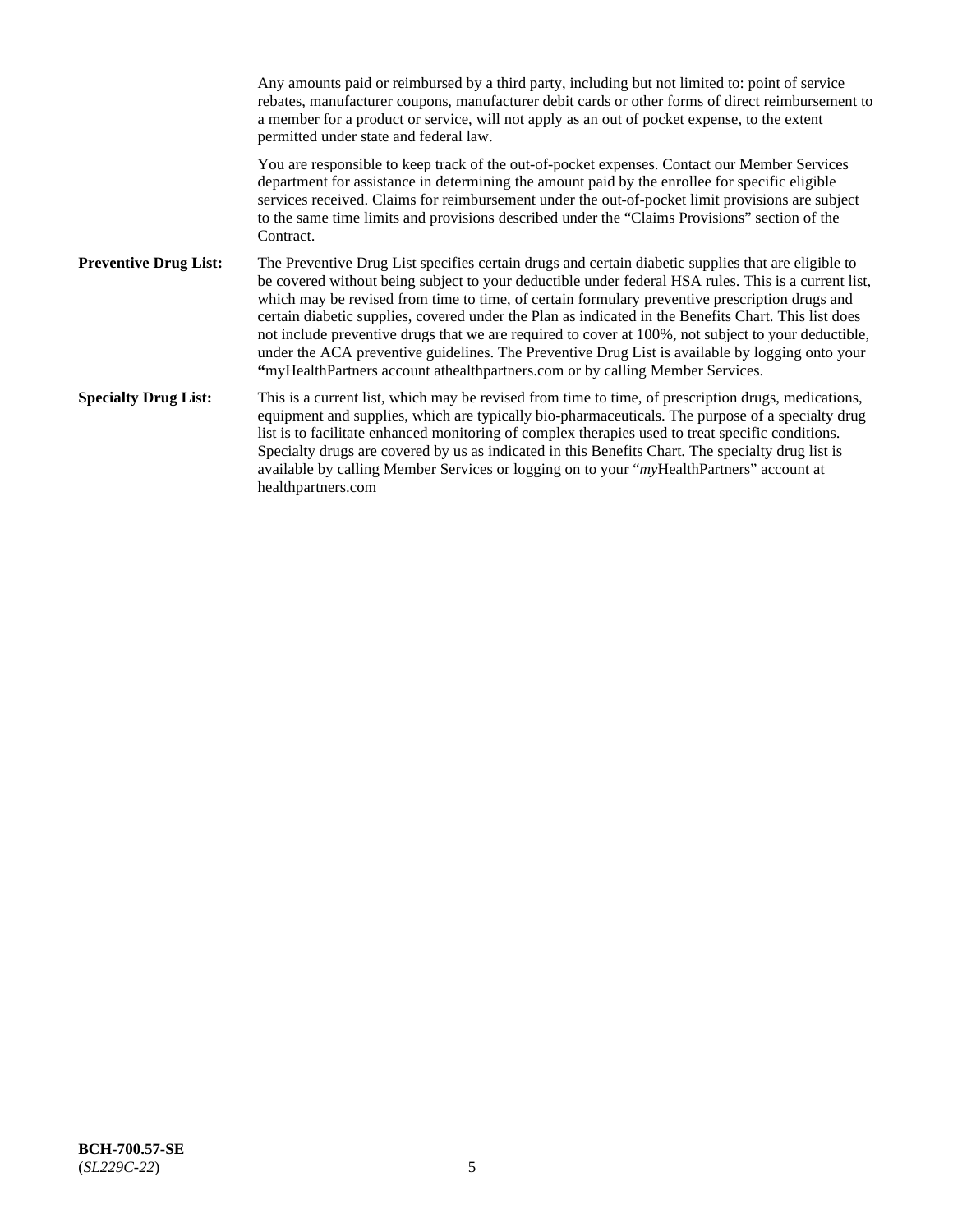# **DEDUCTIBLES AND OUT-OF-POCKET LIMITS**

# **Individual Calendar Year Deductible**

| <b>Network Benefits</b> | <b>Non-Network Benefits</b> |
|-------------------------|-----------------------------|
| \$5,500                 | \$10,000                    |

# **Family Calendar Year Deductible**

| <b>Network Benefits</b> | <b>Non-Network Benefits</b> |
|-------------------------|-----------------------------|
| \$11,000                | \$20,000                    |

Separate deductibles must be satisfied under the Network Benefits and Non-Network Benefits.

Your plan has an embedded deductible. This means once a member meets the individual deductible, the plan begins paying benefits for that person. If two or more members of the family meet the family deductible, the plan begins paying benefits for all members of the family, regardless of whether each member has met the individual deductible. However, a member may not contribute more than the individual deductible toward the family deductible.

Any amounts paid or reimbursed by a third party, including but not limited to: point of service rebates, manufacturer coupons, debit cards or other forms of direct reimbursement to a member for a product or service, will not apply toward your deductible, to the extent permitted under state and federal law.

### **Individual Calendar Year Out-of-Pocket Limit**

| <b>Network Benefits</b> | <b>Non-Network Benefits</b> |
|-------------------------|-----------------------------|
| \$7,000                 | \$30,000                    |

### **Family Calendar Year Out-of-Pocket Limit**

| <b>Network Benefits</b> | <b>Non-Network Benefits</b> |
|-------------------------|-----------------------------|
| \$14,000                | \$60,000                    |

Separate Out-of-Pocket Limits must be satisfied under the Network Benefits and Non-Network Benefits.

Non-Network Benefits above the usual and customary charge will not apply toward the individual or family out-of-pocket limit.

Non-Network benefits for transplant surgery do not apply to the out-of-pocket limit.

Any amounts paid or reimbursed by a third party, including but not limited to: point of service rebates, manufacturer coupons, manufacturer debit cards or other forms of direct reimbursement to a member for a product or service, will not apply as an out of pocket expense, to the extent permitted under state and federal law.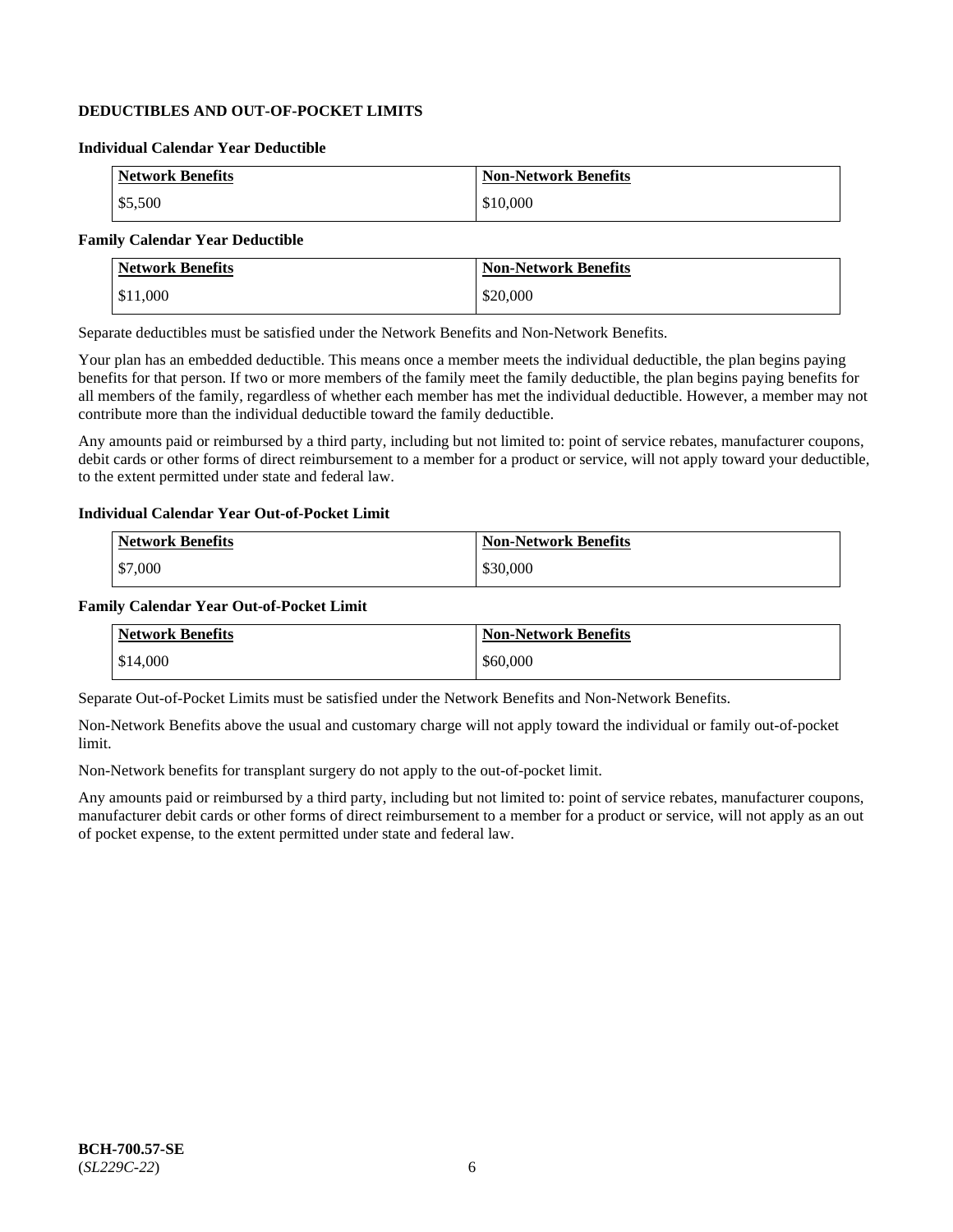# **AMBULANCE AND MEDICAL TRANSPORTATION**

# **Covered Services:**

We cover ambulance and medical transportation for medical emergencies.

We also cover medically necessary, non-emergency medical transportation if it meets our medical coverage criteria.

Covered services and supplies are based on established medical policies, which are subject to periodic review and modification by the medical or dental directors. These medical policies (medical coverage criteria) and applicable prior authorization requirements are available by calling Member Services or logging on to your "myHealthPartners" account at [healthpartners.com.](https://www.healthpartners.com/hp/index.html)

| Network Benefits             | <b>Non-Network Benefits</b> |
|------------------------------|-----------------------------|
| 70% of the charges incurred. | See Network Benefits.       |

### **Not Covered:**

See "Services Not Covered" in the Group Membership Contract.

# **BEHAVIORAL HEALTH SERVICES**

### **Covered Services:**

Covered services are based on established medical policies, which are subject to periodic review and modification by the medical directors. These medical policies (medical coverage criteria) are available by calling Member Services or logging on to your "*my*HealthPartners" account at [healthpartners.com.](http://www.healthpartners.com/)

You have rights to parity in mental health and substance use disorder treatment as required by the federal Mental Health Parity and Addiction Equity Act and Minnesota Statutes, section 62Q.47. These laws require:

- That mental health and substance use disorder services be covered on the same basis as medical services;
- That cost-sharing for mental health and substance use disorder services can be no more restrictive than cost-sharing for similar medical services;
- That treatment restrictions and limitation such as prior authorization and medical necessity can be no more restrictive than for similar medical services;
- That if enrollees have concerns they can call Member Services, file a complaint with HealthPartners, or file a complaint with the Minnesota Department of Health.

# **Mental health services**

We cover services for: mental health diagnoses as described in the Diagnostic and Statistical Manual of Mental Disorders – Fifth Edition (DSM-5) (most recent edition).

We also provide coverage for mental health treatment ordered by a Minnesota court under a valid court order that is issued on the basis of a behavioral care evaluation performed by a licensed psychiatrist or doctoral level licensed psychologist, which includes a diagnosis and an individual treatment plan for care in the most appropriate, least restrictive environment. We must be given a copy of the court order and the behavioral care evaluation, the service must be a covered benefit under this plan, and the service must be provided by a network provider, or other provider as required by law. We cover the evaluation upon which the court order was based if it was provided by a network provider. We also provide coverage for the initial mental health evaluation of a child, regardless of whether that evaluation leads to a court order for treatment, if the evaluation is ordered by a Minnesota juvenile court.

**Outpatient services, including intensive outpatient and day treatment:** We cover medically necessary outpatient professional mental health services for evaluation, crisis intervention, and treatment of mental health disorders.

A comprehensive diagnostic assessment will be used as the basis for a determination by a mental health professional, concerning the appropriate treatment and the extent of services required.

Outpatient services we cover for a diagnosed mental health condition include the following:

- Individual, group, family, and multi-family therapy;
- Medication management provided by a physician, certified nurse practitioner, or physician's assistant;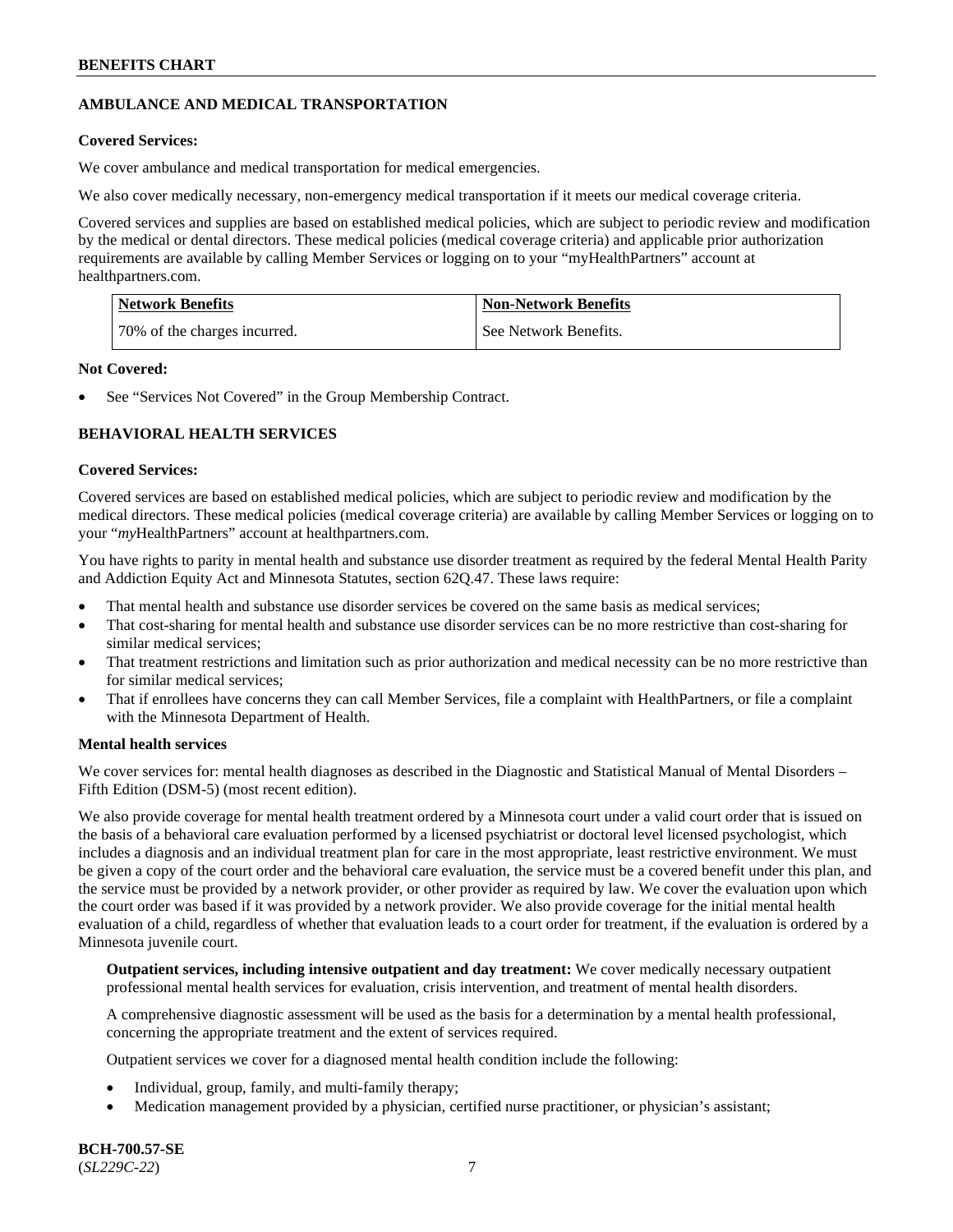- Psychological testing services for the purposes of determining the differential diagnoses and treatment planning for patients currently receiving behavioral health services;
- Day treatment and intensive outpatient services in a licensed program;
- Partial hospitalization services in a licensed hospital or community mental health center;
- Psychotherapy and nursing services provided in the home if authorized by us; and
- Treatment for gender dysphoria.

| <b>Network Benefits</b>      | Non-Network Benefits         |
|------------------------------|------------------------------|
| 70% of the charges incurred. | 50% of the charges incurred. |

#### **Group therapy**

| Network Benefits             | <b>Non-Network Benefits</b>  |
|------------------------------|------------------------------|
| 70% of the charges incurred. | 50% of the charges incurred. |

**Inpatient services, including mental health residential treatment services:** We cover the following:

- Medically necessary inpatient services in a hospital and professional services for treatment of mental health disorders. Medical stabilization is covered under inpatient hospital services in the "Hospital and Skilled Nursing Facility Services" section; and
- Medically necessary mental health residential treatment services. This care must be authorized by us and provided by a hospital or residential behavioral health treatment facility licensed by the local state or Department of Health and Human Services. Services not covered under this benefit include halfway houses, group homes, extended care facilities, shelter services, correctional services, detention services, transitional services, group residential services, foster care services and wilderness programs.

| Network Benefits             | <b>Non-Network Benefits</b>  |
|------------------------------|------------------------------|
| 70% of the charges incurred. | 50% of the charges incurred. |

### **Substance use disorder (SUD) services**

We cover medically necessary services for assessments by a licensed alcohol and drug counselor and treatment of substanceuse disorders as defined in the latest edition of the DSM-5.

**Outpatient services, including intensive outpatient and day treatment:** We cover medically necessary outpatient professional services for the diagnosis and treatment of substance use disorders. Substance use disorder treatment programs must be licensed by the applicable state agency.

Outpatient services we cover for a diagnosed substance use disorder include the following:

- Individual, group, family, and multi-family therapy provided in an office setting;
- Opiate replacement therapy including methadone and buprenorphine treatment; and
- Day treatment and intensive outpatient services in a licensed program.

| Network Benefits             | <b>Non-Network Benefits</b>  |
|------------------------------|------------------------------|
| 70% of the charges incurred. | 50% of the charges incurred. |

**Inpatient services:** We cover the following:

- Medically necessary inpatient services in a hospital or primary residential treatment in a licensed substance use disorder treatment center. Primary residential treatment is an intensive residential treatment program of limited duration, typically 30 days or less.
- Services provided in a hospital that is licensed by the local state and accredited by Medicare.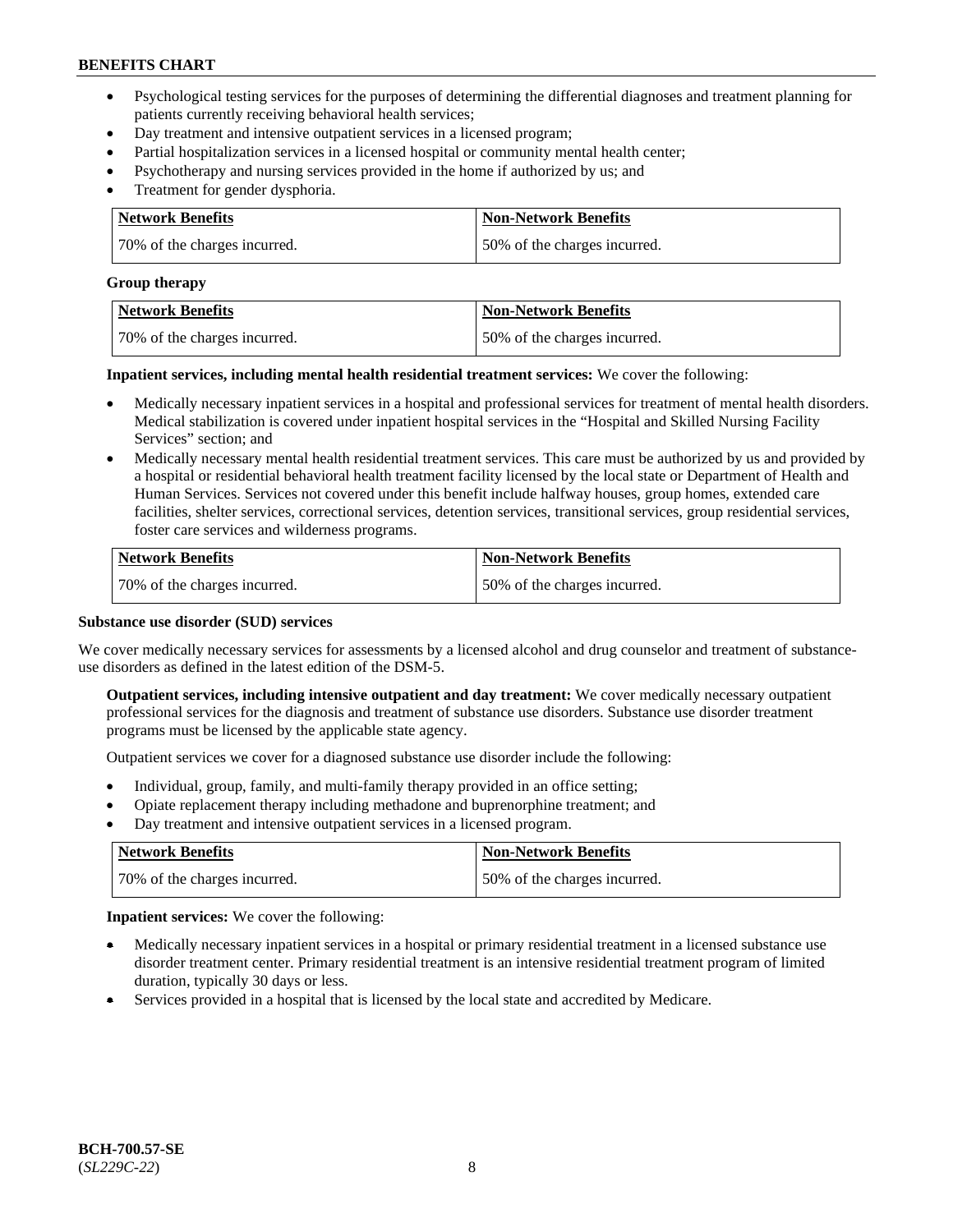• Detoxification services in a hospital or community detoxification facility if it is licensed by the local Department of Health and Human Services.

| <b>Network Benefits</b>      | <b>Non-Network Benefits</b>  |
|------------------------------|------------------------------|
| 70% of the charges incurred. | 50% of the charges incurred. |

# **Not Covered:**

See "Services Not Covered" in the Group Membership Contract.

# **CHIROPRACTIC SERVICES**

# **Covered Services:**

We cover chiropractic services for rehabilitative care, provided to diagnose and treat acute neuromusculo-skeletal conditions.

Massage therapy which is performed in conjunction with other treatment/modalities by a chiropractor, is part of a prescribed treatment plan and is not billed separately is covered.

| <b>Network Benefits</b>      | <b>Non-Network Benefits</b>           |
|------------------------------|---------------------------------------|
| 70% of the charges incurred. | 50% of the charges incurred.          |
|                              | Limit of 20 visits per calendar year. |

# **Not Covered:**

- Massage therapy for the purpose of comfort or convenience of the member.
- See "Services Not Covered" in the Group Membership Contract.

# **CLINICAL TRIALS**

# **Covered Services:**

We cover certain routine services if you participate in a Phase I, Phase II, Phase III or Phase IV clinical trial that is conducted in relation to the prevention, detection, or treatment of cancer or other life-threatening disease or condition as defined in the Affordable Care Act. We cover routine patient costs for services that would be eligible under this Benefits Chart if the service was provided outside of a clinical trial.

| <b>Network Benefits</b>                                                                                                                                                                                | <b>Non-Network Benefits</b>                                                                                                                                                                         |
|--------------------------------------------------------------------------------------------------------------------------------------------------------------------------------------------------------|-----------------------------------------------------------------------------------------------------------------------------------------------------------------------------------------------------|
| Coverage level is same as corresponding Network<br>Benefit, depending on type of service provided such as<br>Office Visits for Illness or Injury, Inpatient or<br><b>Outpatient Hospital Services.</b> | Coverage level is same as corresponding Non-Network<br>Benefit, depending on type of service provided such as<br>Office Visits for Illness or Injury, Inpatient or<br>Outpatient Hospital Services. |
|                                                                                                                                                                                                        |                                                                                                                                                                                                     |

# **Not Covered:**

- The investigative item, device or service itself.
- Items or services that are provided solely to satisfy data collection and analysis needs and that are not used in the direct clinical management of the patient.
- A service that is clearly inconsistent with widely accepted and established standards of care for a particular diagnosis.
- See "Services Not Covered" in the Group Membership Contract.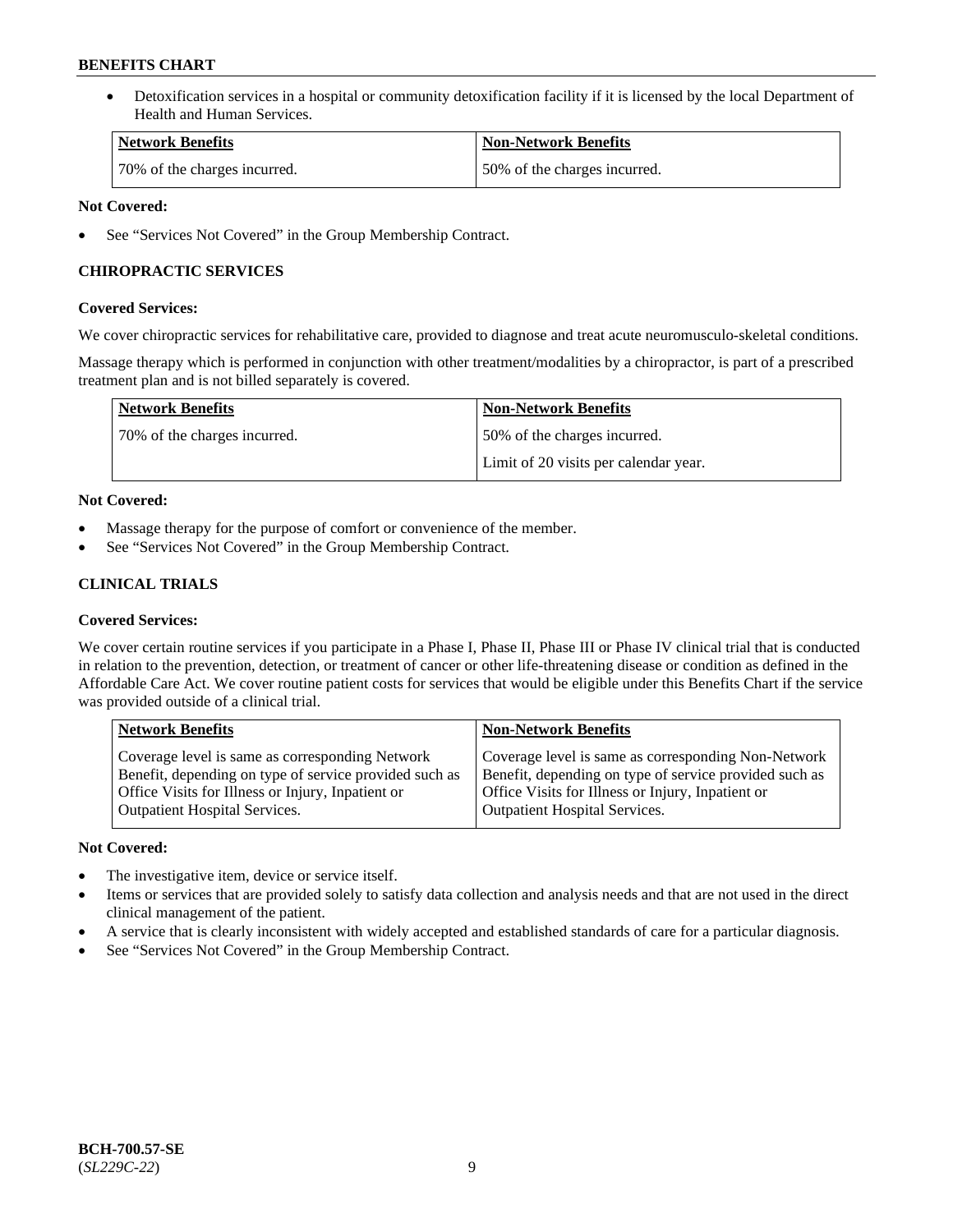# **DENTAL SERVICES**

# **Covered Services:**

We cover services as described below.

**Accidental dental services:** We cover dentally necessary services to treat and restore damage done to sound, natural, unrestored teeth as a result of an accidental injury. Coverage is for damage caused by external trauma to face and mouth only, not for cracked or broken teeth which result from biting or chewing. We cover restorations, root canals, crowns and replacement of teeth lost that are directly related to the accident in which the member was involved. We cover initial exams, xrays, and palliative treatment including extractions, and other oral surgical procedures directly related to the accident. Subsequent treatment must be initiated within the specified time-frame and must be directly related to the accident. We do not cover restoration and replacement of teeth that are not "sound and natural" at the time of the accident.

Full mouth rehabilitation to correct occlusion (bite) and malocclusion (misaligned teeth not due to the accident) are not covered.

When an implant-supported dental prosthetic treatment is pursued, the accidental dental benefit will be applied to the prosthetic procedure. Benefits are limited to the amount that would be paid toward the placement of a removable dental prosthetic appliance that could be used in the absence of implant treatment. Care must be provided or pre-authorized by a HealthPartners dentist.

| Network Benefits             | <b>Non-Network Benefits</b>  |
|------------------------------|------------------------------|
| 70% of the charges incurred. | 50% of the charges incurred. |

For all accidental dental services, treatment and/or restoration must be initiated within six months of the date of the injury. Coverage is limited to the initial course of treatment and/or initial restoration. Services must be provided within twenty-four months of the date of injury to be covered.

# **Medical referral dental services**

**Medically necessary outpatient dental services:** We cover medically necessary outpatient dental services. Coverage is limited to dental services required for treatment of an underlying medical condition, e.g., removal of teeth to complete radiation treatment for cancer of the jaw, cysts and lesions.

| Network Benefits             | <b>Non-Network Benefits</b>  |
|------------------------------|------------------------------|
| 70% of the charges incurred. | 50% of the charges incurred. |

**Medically necessary hospitalization and anesthesia for dental care:** We cover medically necessary hospitalization for dental care. This is limited to charges incurred by a member who: (1) is a child under age 5; (2) is severely disabled; (3) has a medical condition and requires hospitalization or general anesthesia for dental care treatment; or (4) is a child between age 5 and 12 and care in dental offices has been attempted unsuccessfully and usual methods of behavior modification have not been successful, or when extensive amounts of restorative care, exceeding four appointments, are required. Coverage is limited to facility and anesthesia charges. Oral surgeon/dentist professional fees are not covered.

| Network Benefits             | <b>Non-Network Benefits</b>  |
|------------------------------|------------------------------|
| 70% of the charges incurred. | 50% of the charges incurred. |

**Medical complications of dental care:** We cover medical complications of dental care. Treatment must be medically necessary care and related to medical complications of non-covered dental care, including complications of the head, neck, or substructures.

| Network Benefits             | Non-Network Benefits         |
|------------------------------|------------------------------|
| 70% of the charges incurred. | 50% of the charges incurred. |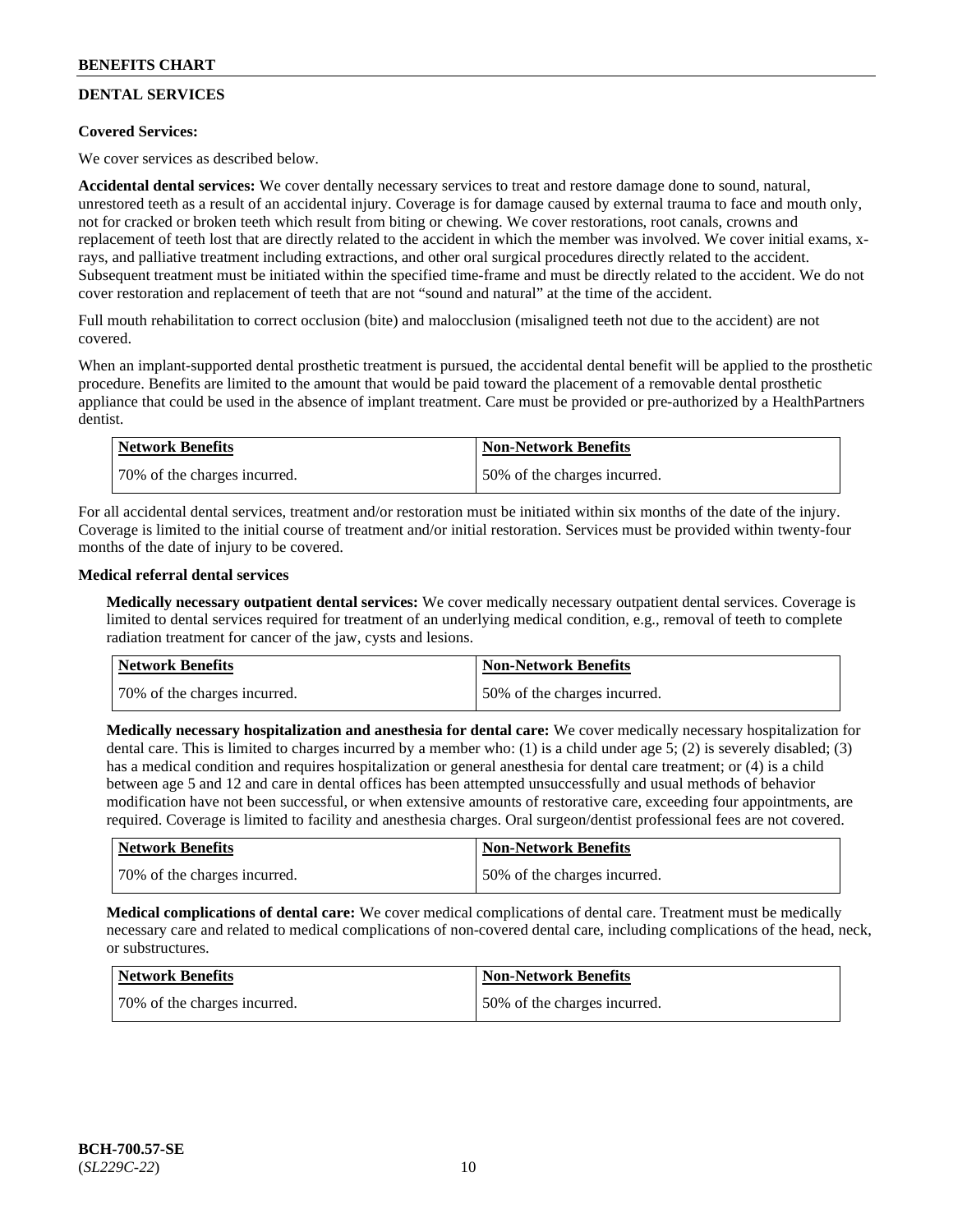**Oral surgery**: We cover oral surgery. Coverage is limited to treatment of medical conditions requiring oral surgery, such as treatment of oral neoplasm, non-dental cysts, fracture of the jaws, trauma of the mouth and jaws.

| Network Benefits             | <b>Non-Network Benefits</b>  |
|------------------------------|------------------------------|
| 70% of the charges incurred. | 50% of the charges incurred. |

**Treatment of cleft lip and cleft palate:** We cover treatment of cleft lip and cleft palate of a dependent child to age 26, including orthodontic treatment and oral surgery directly related to the cleft. Benefits are limited to inpatient or outpatient expenses arising from medical and dental treatment that was scheduled or initiated prior to the dependent turning age 19. Dental services that are not required for the treatment of cleft lip or cleft palate are not covered. If a dependent child covered under this Contract is also covered under a dental plan which includes orthodontic services, that dental plan shall be considered primary for the necessary orthodontic services. Oral appliances are subject to the same copayment, conditions and limitations as durable medical equipment.

| <b>Network Benefits</b>      | <b>Non-Network Benefits</b>  |
|------------------------------|------------------------------|
| 70% of the charges incurred. | 50% of the charges incurred. |

**Treatment of temporomandibular disorder (TMD) and craniomandibular disorder (CMD):** We cover surgical and nonsurgical treatment of temporomandibular disorder (TMD) and craniomandibular disorder (CMD), which is medically necessary care. Dental services which are not required to directly treat TMD or CMD are not covered.

| <b>Network Benefits</b>      | <b>Non-Network Benefits</b>  |
|------------------------------|------------------------------|
| 70% of the charges incurred. | 50% of the charges incurred. |

# **Not Covered:**

- Dental treatment, procedures or services not listed in this Benefits Chart.
- Accident related dental services if treatment is (1) provided to teeth which are not sound and natural, (2) to teeth which have been restored, (3) initiated beyond six months from the date of the injury, (4) received beyond the initial treatment or restoration or (5) received beyond twenty-four months from the date of injury.
- Oral surgery to remove wisdom teeth.
- Orthognathic treatment or procedures and all related services, unless it is required to treat TMD or CMD and it meets our medical coverage criteria.
- See "Services Not Covered" in the Group Membership Contract.

# **DIABETES AND HYPERTENSION DISEASE MANAGEMENT PROGRAM**

# **Covered Services:**

If you meet criteria for coverage, you may qualify for the Diabetes and/or Hypertension Disease Management Program.

The program covers group health coaching which focuses on weight loss, exercise, behavior modification and health education through Omada Health.

| <b>Network Benefits</b>                                     | <b>Non-Network Benefits</b> |
|-------------------------------------------------------------|-----------------------------|
| 100% of the charges incurred.<br>Deductible does not apply. | Not applicable.             |

# **Not Covered:**

See "Services Not Covered" in the Group Membership Contract.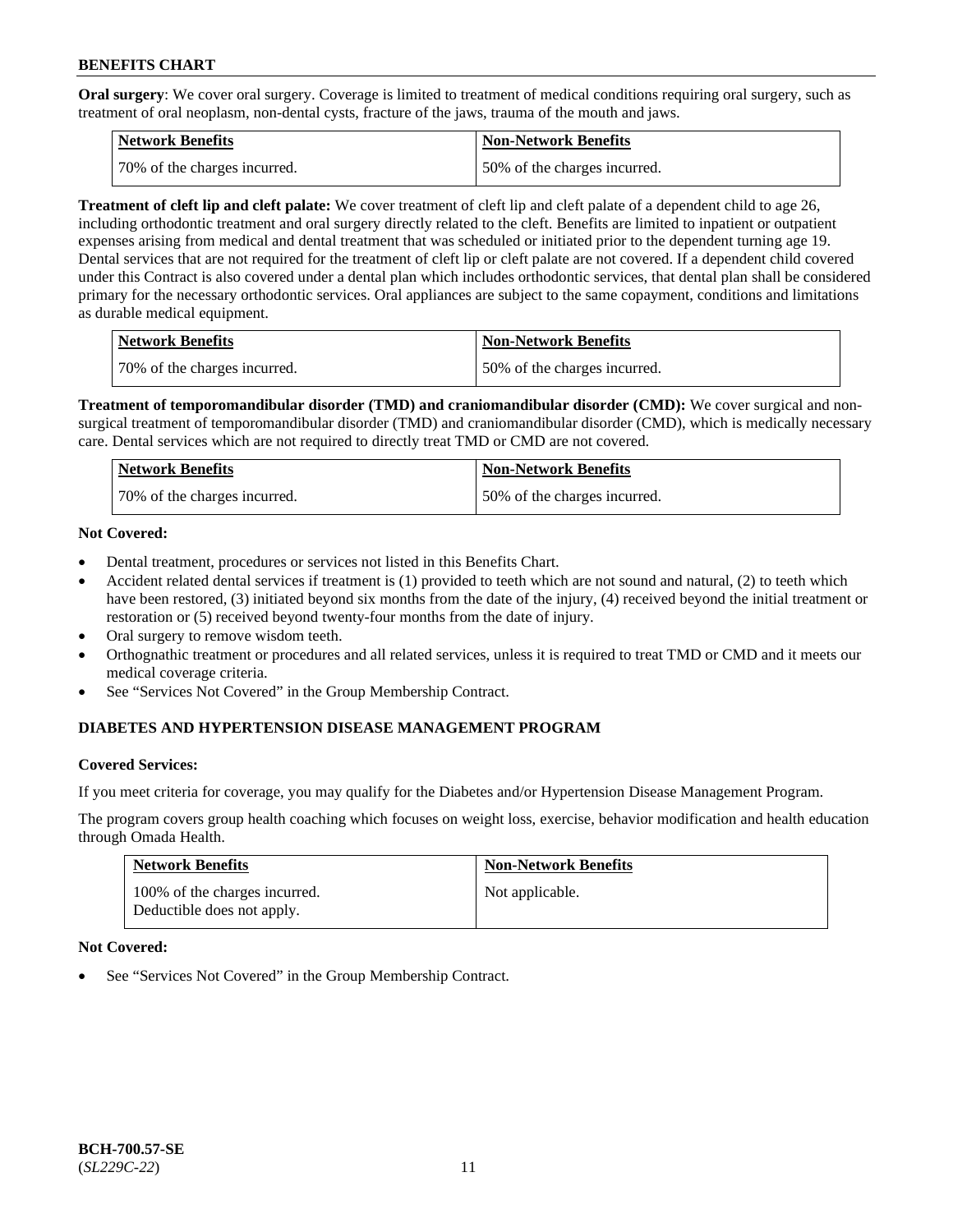# **DIABETIC EQUIPMENT AND SUPPLIES**

#### **Covered Services:**

We cover physician prescribed medically appropriate and necessary drugs and supplies used in the management and treatment of diabetes for members with gestational, Type I or Type II diabetes including durable diabetic equipment and disposable supplies, as described below.

Certain items are only covered if your condition meets our coverage criteria and obtained through an authorized vendor. For more information on what we cover and any prior authorization requirements, call Member Services or log on to your "*my*HealthPartners" account at [healthpartners.com.](http://www.healthpartners.com/)

Insulin and medications for diabetes are covered as outpatient drugs under the "Prescription Drug Services" section.

**Pumps and Pump Supplies.** These include diabetic insulin pumps, diabetic infusion pumps and infusion pump supplies such as infusion sets, tubing, connectors and syringe reservoirs.

| <b>Network Benefits</b>                                                                | <b>Non-Network Benefits</b>  |
|----------------------------------------------------------------------------------------|------------------------------|
| Pumps received at a pharmacy:<br>70% of the charges incurred.                          | 50% of the charges incurred. |
| Pumps received from a non-pharmacy approved<br>vendor:<br>70% of the charges incurred. |                              |

### **All other durable equipment and diabetic supplies**

Durable Diabetic Equipment and Supplies. These include continuous glucose monitoring system (CGMS), transmitter, sensors and receivers, diabetic blood glucose monitors and control/calibrating solutions (for checking accuracy or testing equipment and test strips).

Disposable Diabetic Supplies. These are one-time use supplies, including syringes, lancets, lancet devices, blood and urine ketone test strips, and needles.

Certain diabetic supplies and equipment must be purchased at a pharmacy.

| <b>Network Benefits</b>                                                                                                                                                                    | <b>Non-Network Benefits</b>  |
|--------------------------------------------------------------------------------------------------------------------------------------------------------------------------------------------|------------------------------|
| If received through a pharmacy:<br>Diabetic supplies on the Preventive Drug List:<br>100% of the charges incurred, subject to a member<br>copayment of \$60.<br>Deductible does not apply. | 50% of the charges incurred. |
| All other diabetic supplies purchased at a pharmacy:<br>70% of the charges incurred.                                                                                                       |                              |
| If received through a non-pharmacy provider:<br>70% of the charges incurred if purchased from an<br>approved vendor.                                                                       |                              |

#### **Limitations:**

- No more than a 93-day supply of diabetic supplies is covered and dispensed at a time.
- We require that certain diabetic supplies and equipment be purchased at a pharmacy.
- Diabetic supplies and equipment are limited to certain models and brands.
- Durable medical equipment and supplies must be obtained from or repaired by approved vendors.
- Covered services and supplies are based on established medical policies which are subject to periodic review and modification by the medical directors. Our coverage policy for diabetic supplies includes information on our required models and brands. These medical policies (medical coverage criteria) are available by calling Member Services or logging on to your "*my*HealthPartners" account at [healthpartners.com.](http://www.healthpartners.com/)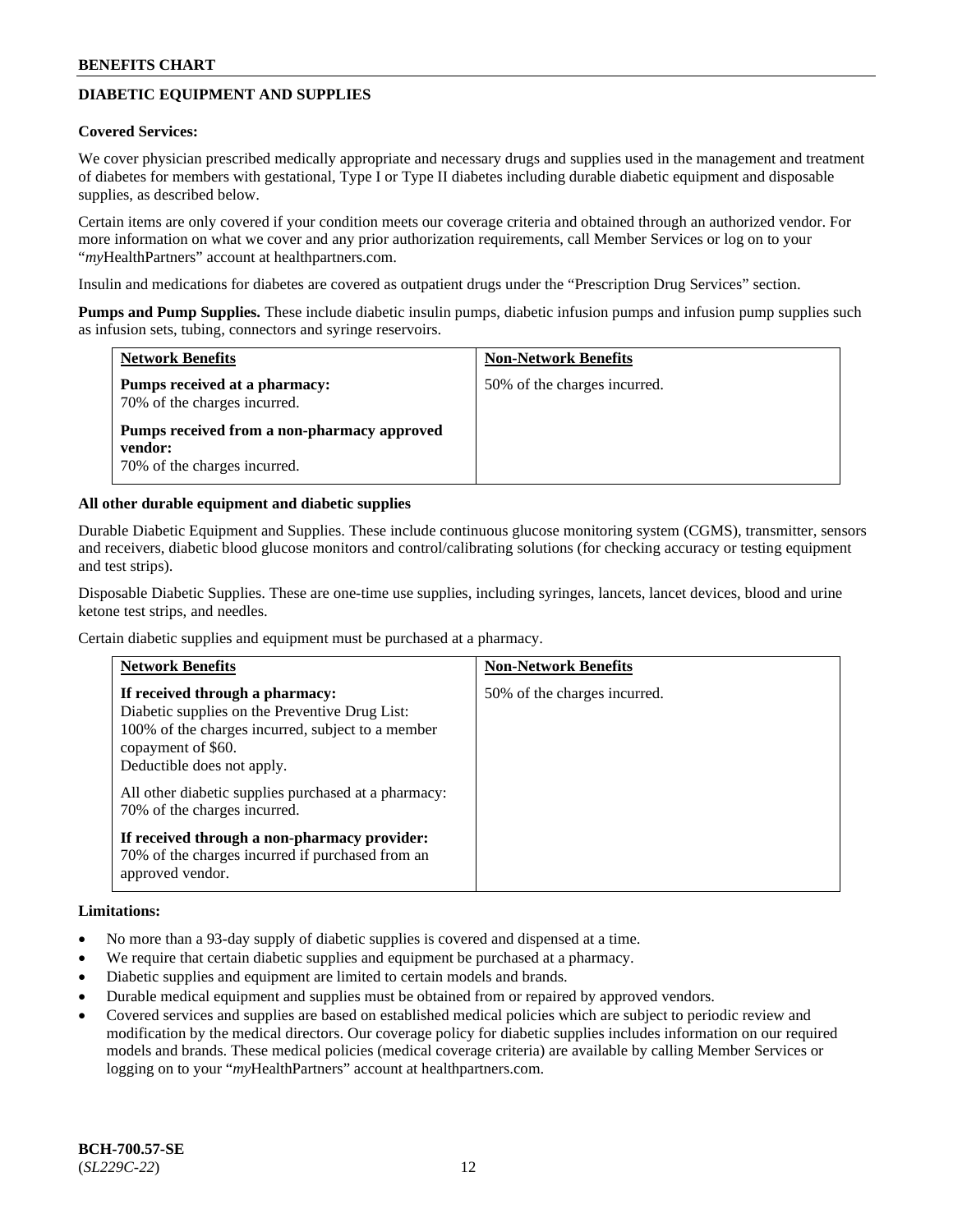# **Not Covered:**

- Replacement or repair of any covered items, if the items are (i) damaged or destroyed by misuse, abuse or carelessness, (ii) lost: or (iii) stolen.
- Duplicate or similar items.
- Labor and related charges for repair of any covered items which are more than the cost of replacement by an approved vendor.
- Batteries for monitors and equipment.
- Sales tax, mailing, delivery charges, service call charges.
- See "Services Not Covered" in the Group Membership Contract.

# **DIAGNOSTIC IMAGING SERVICES**

#### **Covered Services:**

We cover diagnostic imaging, when ordered by a provider and provided in a clinic or outpatient hospital facility.

For Network Benefits, non-emergent, scheduled outpatient Magnetic Resonance Imaging (MRI) and Computed Tomography (CT) must be provided at a designated facility. Your physician or facility will obtain or verify prior authorization for these services with HealthPartners, as needed.

We cover services provided in a clinic or outpatient hospital facility (to see the benefit level for inpatient hospital or skilled nursing facility services, see benefits under Inpatient Hospital and Skilled Nursing Facility Services).

#### **Outpatient magnetic resonance imaging (MRI) and computed tomography (CT)**

| Network Benefits             | <b>Non-Network Benefits</b>  |
|------------------------------|------------------------------|
| 70% of the charges incurred. | 50% of the charges incurred. |

#### **All other outpatient diagnostic imaging services for illness or injury**

#### **Services for illness or injury**

| Network Benefits             | <b>Non-Network Benefits</b>  |
|------------------------------|------------------------------|
| 70% of the charges incurred. | 50% of the charges incurred. |

### **Preventive services (MRI/CT procedures are not considered preventive)**

Diagnostic imaging services associated with preventive services are covered at the benefit level shown in the "Preventive Services" section of this Benefits Chart.

#### **Not Covered:**

See "Services Not Covered" in the Group Membership Contract.

# **DURABLE MEDICAL EQUIPMENT, PROSTHETICS, ORTHOTICS, AND SUPPLIES**

#### **Covered Services:**

We cover equipment and services, as described below.

We cover durable medical equipment and services, prosthetics, orthotics and supplies, subject to the limitations below.

External hearing aids (including osseointegrated or bone anchored) for members age 18 or younger who have hearing loss that is not correctable by other covered procedures. Coverage is limited to one basic, standard hearing aid for each ear every three years. A basic hearing aid is defined as a hearing device that consists of a microphone, amplifier, volume control, battery and receiver. It does not include upgrades above and beyond the functionality of a basic hearing aid, including but not limited to hearing improvements for group settings, background noise, Bluetooth/remote control functionality, or extended warranties. Charges for upgrades above the cost of a basic, standard hearing aid are not covered.

Diabetic equipment and supplies are covered under the "Diabetic Equipment and Supplies" section.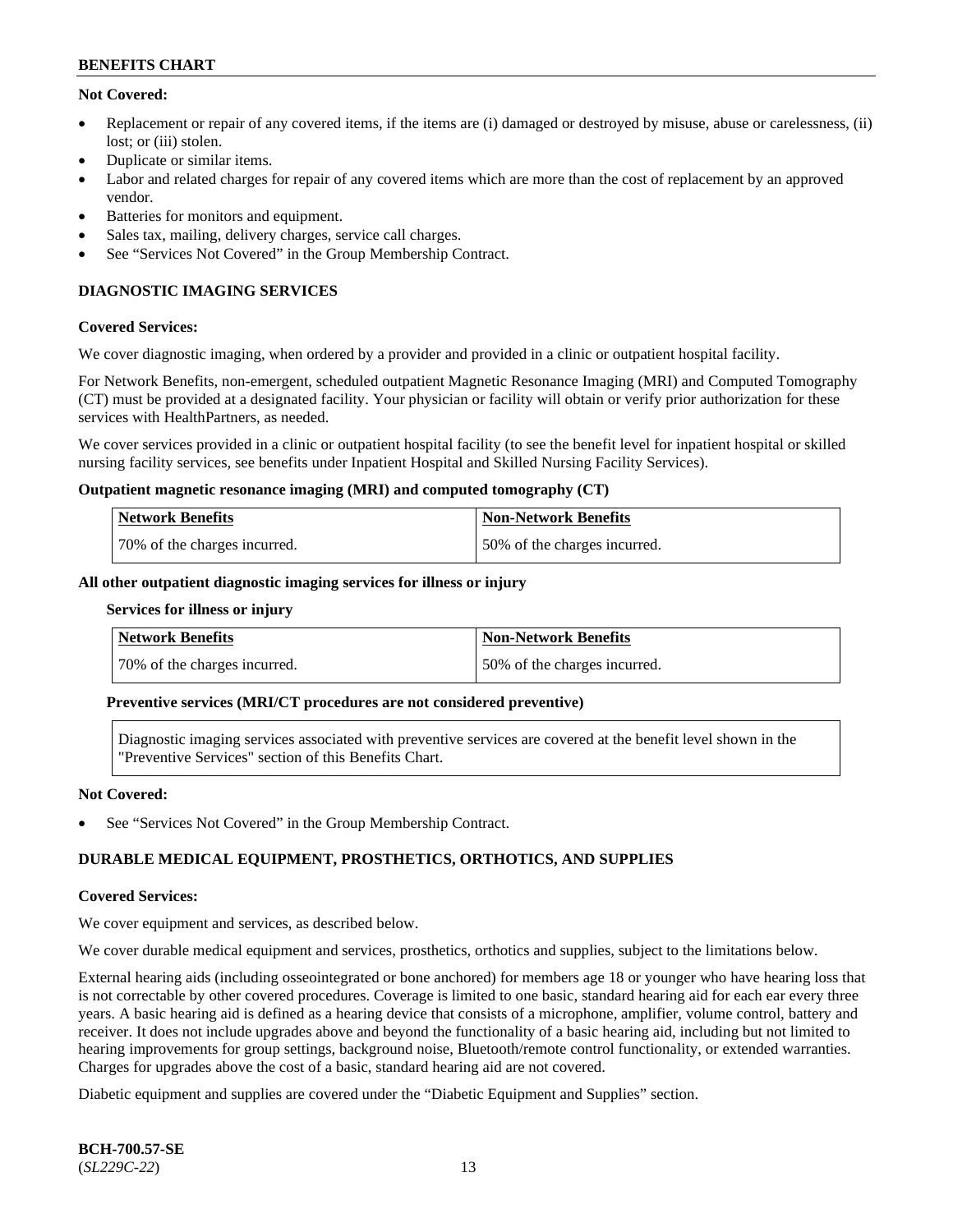# **Special dietary treatment for Phenylketonuria (PKU) if it meets our medical coverage criteria**

| <b>Network Benefits</b>      | <b>Non-Network Benefits</b>  |
|------------------------------|------------------------------|
| 70% of the charges incurred. | 50% of the charges incurred. |

### **Oral amino acid based elemental formula if it meets our medical coverage criteria**

| Network Benefits             | <b>Non-Network Benefits</b>  |
|------------------------------|------------------------------|
| 70% of the charges incurred. | 50% of the charges incurred. |

#### **All other durable medical equipment, prosthetics, orthotics and supplies**

| Network Benefits             | <b>Non-Network Benefits</b>  |
|------------------------------|------------------------------|
| 70% of the charges incurred. | 50% of the charges incurred. |

### **Limitations:**

Coverage of durable medical equipment is limited by the following:

- Payment will not exceed the cost of an alternate piece of equipment or service that is effective and medically necessary.
- Wigs for hair loss resulting from alopecia areata are limited to one per calendar year.
- For prosthetic benefits, other than hair prostheses (i.e., wigs) for hair loss resulting from alopecia areata and oral appliances for cleft lip and cleft palate, payment will not exceed the cost of an alternate piece of equipment or service that is effective, medically necessary and enables members to conduct standard activities of daily living.
- We reserve the right to determine if an item will be approved for rental vs. purchase.
- Durable medical equipment and supplies must be obtained from or repaired by approved vendors.
- Covered services and supplies are based on established medical policies, which are subject to periodic review and modification by the medical or dental directors. Our coverage policy for diabetic supplies includes information on our required models and brands. These medical policies (medical coverage criteria) are available by calling Member Services or logging on to your "*my*HealthPartners" account a[t healthpartners.com.](https://www.healthpartners.com/hp/index.html)

# **Not Covered:**

Items that are not eligible for coverage include, but are not limited to:

- Replacement or repair of any covered items, if the items are (i) damaged or destroyed by misuse, abuse or carelessness, (ii) lost; or (iii) stolen.
- Duplicate or similar items.
- Labor and related charges for repair of any covered items which are more than the cost of replacement by an approved vendor.
- Sales tax, mailing, delivery charges, service call charges.
- Items that are primarily educational in nature or for hygiene, vocation, comfort, convenience or recreation.
- Communication aids or devices: equipment to create, replace or augment communication abilities including, but not limited to, speech processors, receivers, communication boards, or computer or electronic assisted communication.
- Hearing aids (implantable and external, including osseointegrated or bone anchored) and their fitting, except as specifically described in this Benefits Chart. This exclusion does not apply to cochlear implants.
- Eyeglasses, contact lenses and their fitting, measurement and adjustment, except as specifically described in this Benefits Chart.
- Hair prostheses (wigs), except as specifically described in this Benefits Chart.
- Household equipment which primarily has customary uses other than medical, such as, but not limited to, exercise cycles, air purifiers, central or unit air conditioners, water purifiers, non-allergenic pillows, mattresses or waterbeds.
- Household fixtures including, but not limited to, escalators or elevators, ramps, swimming pools and saunas.
- Modifications to the structure of the home including, but not limited to, wiring, plumbing or charges for installation of equipment.
- Vehicle, car or van modifications including, but not limited to, hand brakes, hydraulic lifts and car carrier.
- Rental equipment while owned equipment is being repaired by non-contracted vendors, beyond one month rental of medically necessary equipment.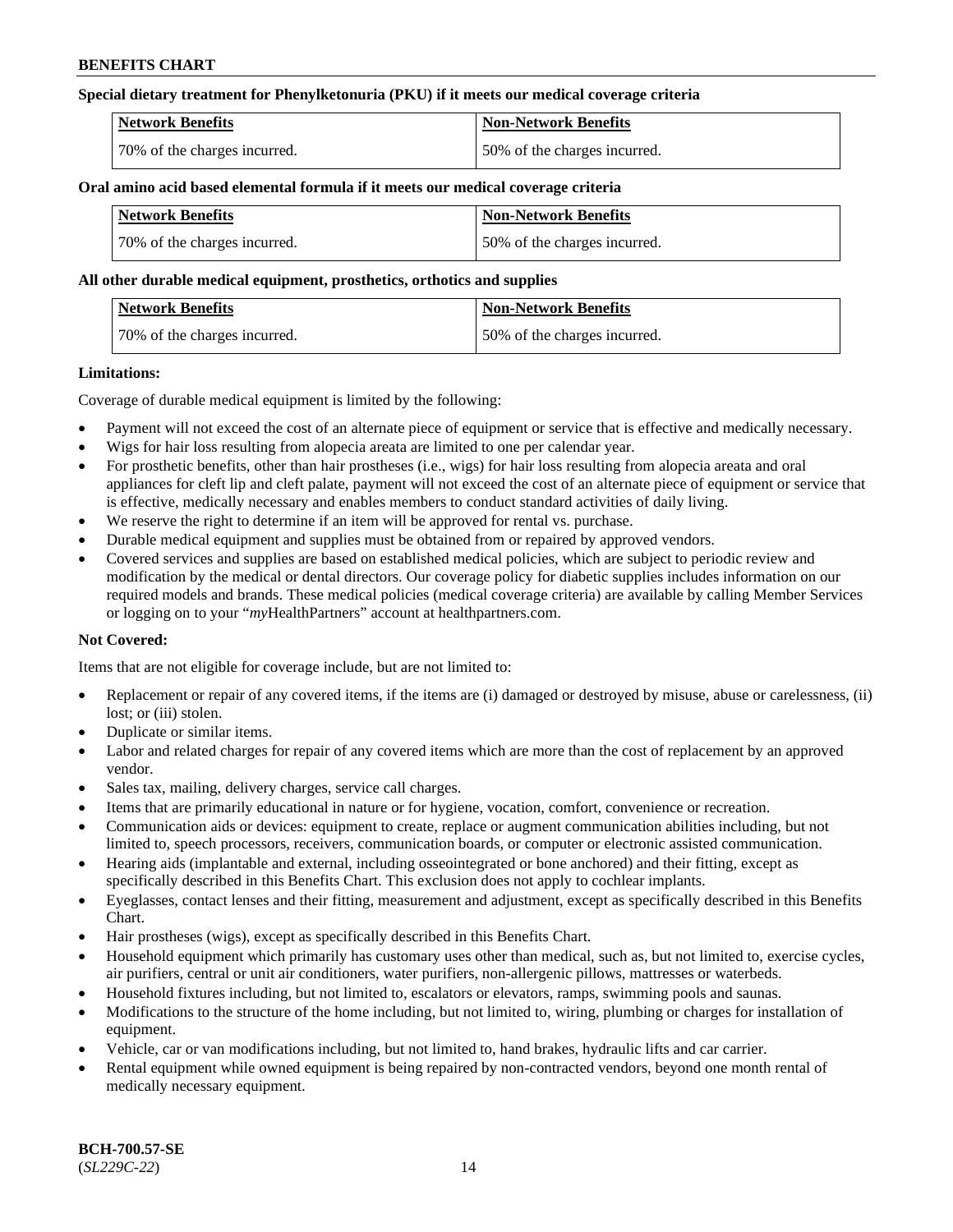- Other equipment and supplies, including but not limited to assistive devices, that we determine are not eligible for coverage.
- See "Services Not Covered" in the Group Membership Contract.

# **EMERGENCY AND URGENTLY NEEDED CARE SERVICES**

### **Covered Services:**

We cover services for emergency care and urgently needed care if the services are otherwise eligible for coverage under this Benefits Chart.

**Urgently needed care.** These are services to treat an unforeseen illness or injury, which are required in order to prevent a serious deterioration in your health, and which cannot be delayed until the next available clinic or office hours.

### **Urgently needed care at clinics**

| Network Benefits             | <b>Non-Network Benefits</b> |
|------------------------------|-----------------------------|
| 70% of the charges incurred. | l See Network Benefits.     |

**Emergency care.** These are services to treat: (1) the sudden, unexpected onset of illness or injury which, if left untreated or unattended until the next available clinic or office hours, would result in hospitalization, or (2) a condition requiring professional health services immediately necessary to preserve life or stabilize health. Emergency care includes emergency services as defined in Division BB, Title I, Section 102 of the Consolidated Appropriations Act of 2021. Emergency care also includes an immediate response service available on a 24-hour, seven-day-a-week basis for each child, or person, having a psychiatric crisis, a mental health crisis, or a mental health emergency.

When reviewing claims for coverage of emergency services, our medical director will take into consideration a reasonable layperson's belief that the circumstances required immediate medical care that could not wait until the next working day or next available clinic appointment. Emergency care also includes an immediate response service available on a 24-hour, sevenday-a-week basis for each child, or person, having a psychiatric crisis, a mental health crisis, or a mental health emergency.

#### **Emergency care in a hospital emergency room, including professional services of a physician**

| Network Benefits              | <b>Non-Network Benefits</b> |
|-------------------------------|-----------------------------|
| 170% of the charges incurred. | See Network Benefits.       |

#### **Inpatient emergency care in a hospital**

| <b>Network Benefits</b>      | <b>Non-Network Benefits</b> |
|------------------------------|-----------------------------|
| 70% of the charges incurred. | See Network Benefits.       |

#### **Not Covered:**

See "Services Not Covered" in the Group Membership Contract.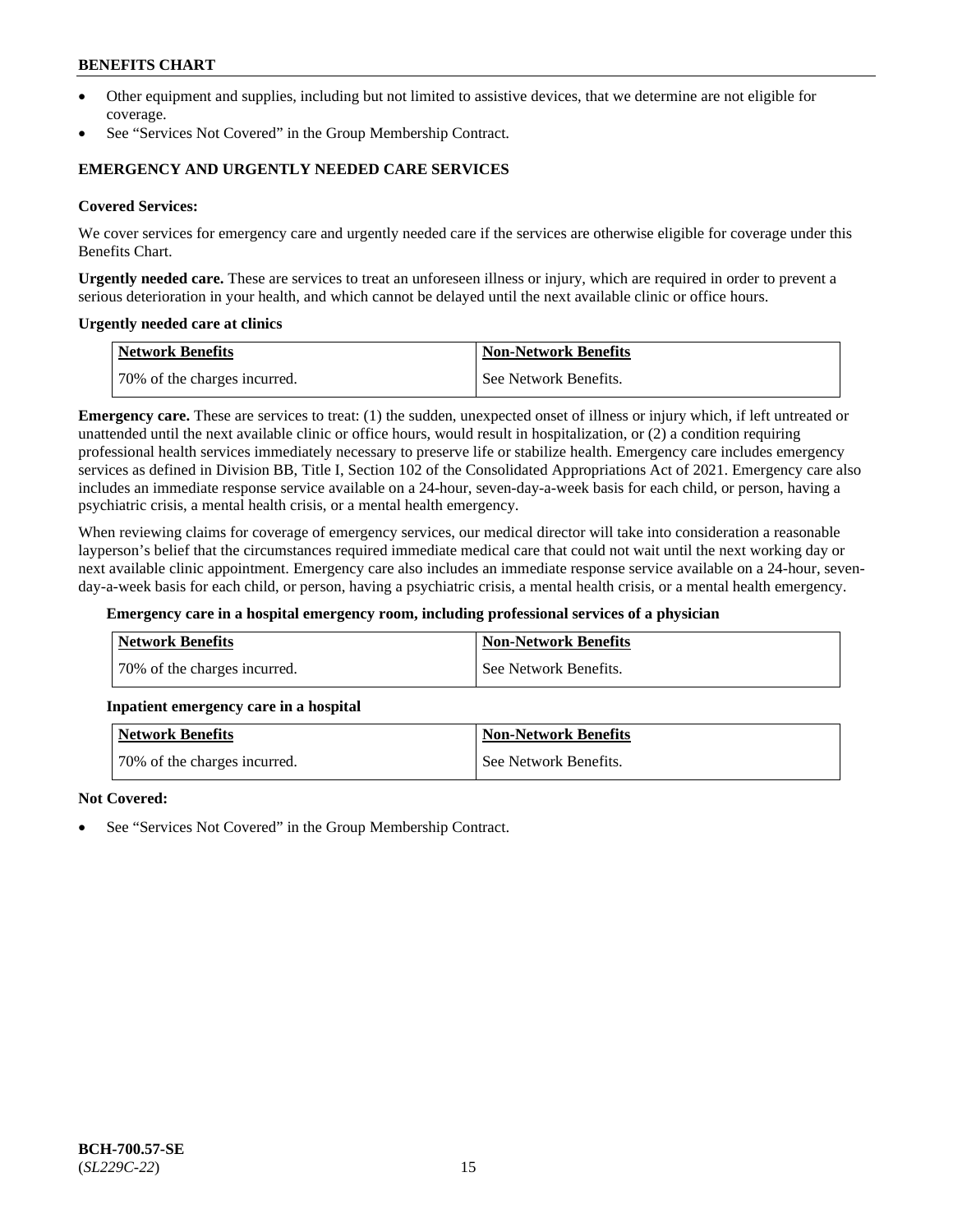# **GENE THERAPY**

# **Covered Services:**

We cover gene therapy treatment that meets our current medical coverage criteria.

| <b>Network Benefits</b>                                                                                                                                                                                 | <b>Non-Network Benefits</b> |
|---------------------------------------------------------------------------------------------------------------------------------------------------------------------------------------------------------|-----------------------------|
| Coverage level is same as corresponding Network<br>Benefit, depending on type of service provided, such as<br>Office Visits for Illness or Injury, Inpatient or<br><b>Outpatient Hospital Services.</b> | No Coverage.                |

# **Limitations:**

- Gene therapy must be provided by a designated provider.
- Specific types of gene therapy are limited to therapies and conditions specified in our medical coverage criteria.

### **Not Covered:**

See "Services Not Covered" in the Group Membership Contract.

# **HEALTH EDUCATION**

### **Covered Services:**

We cover education for preventive services and education for the management of chronic health problems (such as diabetes).

| <b>Network Benefits</b>                                     | <b>Non-Network Benefits</b>  |
|-------------------------------------------------------------|------------------------------|
| 100% of the charges incurred.<br>Deductible does not apply. | 50% of the charges incurred. |

#### **Not Covered:**

See "Services Not Covered" in the Group Membership Contract.

# **HOME-BASED COMPREHENSIVE HEALTH RISK ASSESSMENT**

#### **Covered Services:**

If you meet our criteria for coverage, you may qualify for our home-based comprehensive health risk assessment program. The program covers a health assessment with a designated nurse practitioner.

| <b>Network Benefits</b>                                     | <b>Non-Network Benefits</b> |
|-------------------------------------------------------------|-----------------------------|
| 100% of the charges incurred.<br>Deductible does not apply. | No Coverage.                |

#### **Not Covered:**

See "Services Not Covered" in the Group Membership Contract.

# **HOME HEALTH SERVICES**

#### **Covered Services:**

We cover skilled nursing services, physical therapy, occupational therapy, speech therapy, respiratory therapy and other therapeutic services, non-routine prenatal and postnatal services, routine postnatal well child visits (as described in the Medical Coverage Criteria), phototherapy services for newborns, home health aide services and other eligible home health services when provided in your home, if you are homebound (i.e., unable to leave home without considerable effort due to a medical condition. Lack of transportation does not constitute homebound status). For phototherapy services for newborns and high risk pre-natal services, supplies and equipment are included.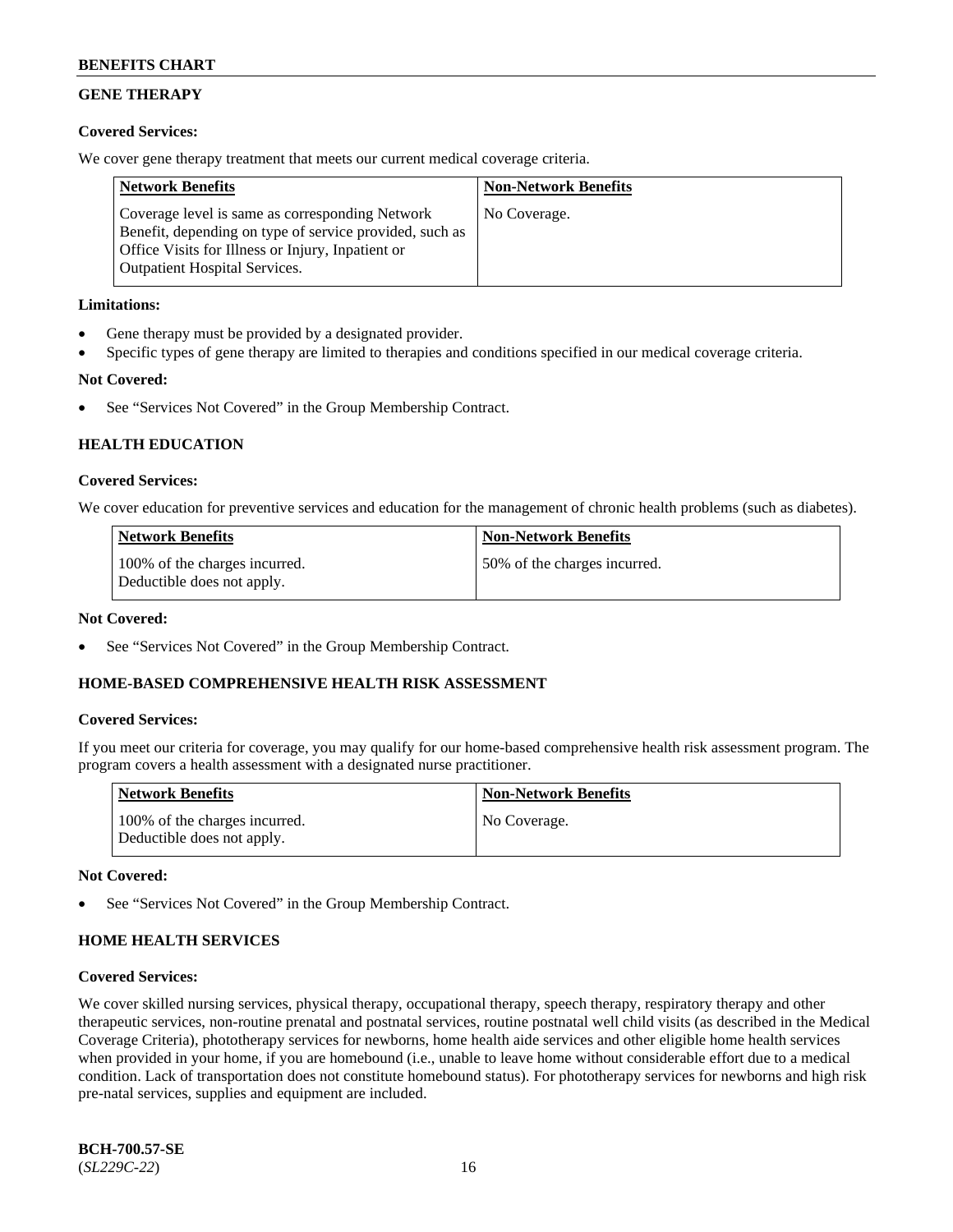We cover total parenteral nutrition/intravenous ("TPN/IV") therapy, equipment, supplies and drugs in connection with IV therapy. IV line care kits are covered under Durable Medical Equipment.

You do not need to be homebound to receive total parenteral nutrition/intravenous ("TPN/IV") therapy.

We cover palliative care benefits. Palliative care includes symptom management, education and establishing goals of care. We waive the requirement that you be homebound for a limited number of home visits for palliative care (as shown in the Benefits Chart), if you have a life-threatening, non-curable condition which has a prognosis of survival of two years or less. Additional palliative care visits are eligible under the home health services benefit if you are homebound and meet all other requirements defined in this section.

Home health services are eligible and covered only when:

- medically necessary; and
- provided as rehabilitative care, terminal care or maternity care; and
- ordered by a physician, and included in the written home care plan.

### **Physical therapy, occupational therapy, speech therapy, respiratory therapy, home health aide services and palliative care**

| <b>Network Benefits</b>      | Non-Network Benefits         |
|------------------------------|------------------------------|
| 70% of the charges incurred. | 50% of the charges incurred. |

# **TPN/IV therapy, skilled nursing services, non-routine prenatal/postnatal services, and phototherapy**

| <b>Network Benefits</b>      | <b>Non-Network Benefits</b>  |
|------------------------------|------------------------------|
| 70% of the charges incurred. | 50% of the charges incurred. |

Each 24-hour visit (or shifts of up to 24-hour visits) equals one visit and counts toward the Maximum visits for all other services shown below. Any visit that lasts less than 24 hours, regardless of the length of the visit, will count as one visit toward the Maximum visits for all other services shown below. All visits must be medically necessary and benefit eligible.

#### **Routine postnatal well child visits**

| <b>Network Benefits</b>                                     | <b>Non-Network Benefits</b>  |
|-------------------------------------------------------------|------------------------------|
| 100% of the charges incurred.<br>Deductible does not apply. | 50% of the charges incurred. |

# **Maximum visits for palliative care**

If you are eligible to receive palliative care in the home and you are not homebound, there is a maximum of 12 visits per calendar year.

#### **Maximum visits for all other services**

| <b>Network Benefits</b>       | <b>Non-Network Benefits</b>  |
|-------------------------------|------------------------------|
| 120 visits per calendar year. | 60 visits per calendar year. |

Each visit provided under the Network Benefits and Non-Network Benefits counts toward the maximums shown under all Maximum visits sections. The routine postnatal well child visit does not count toward the visit limit.

# **Limitations:**

• Home health services are not provided as a substitute for a primary caregiver in the home or as relief (respite) for a primary caregiver in the home. We will not reimburse family members or residents in your home for the above services.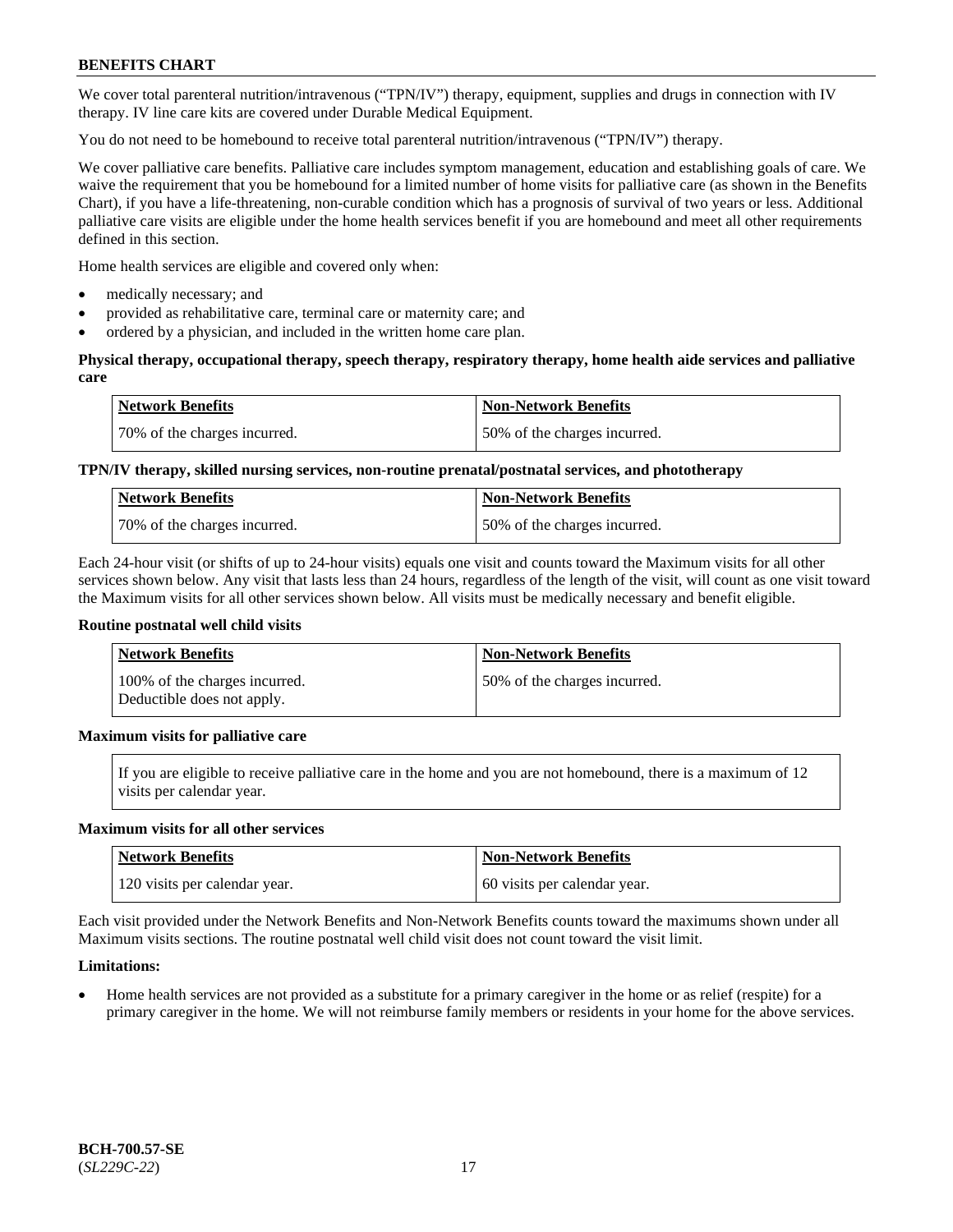• A service shall not be considered a skilled nursing service merely because it is performed by, or under the direct supervision of, a licensed nurse. Where a service (such as tracheotomy suctioning or ventilator monitoring) or like services, can be safely and effectively performed by a non-medical person (or self-administered), without the direct supervision of a licensed nurse, the service shall not be regarded as a skilled nursing service, whether or not a skilled nurse actually provides the service. The unavailability of a competent person to provide a non-skilled service shall not make it a skilled service when a skilled nurse provides it. Only the skilled nursing component of so-called "blended" services (i.e. services which include skilled and non-skilled components) are covered under this Benefits Chart.

### **Not Covered:**

- Financial or legal counseling services.
- Housekeeping or meal services in your home.
- Private duty nursing services. This exclusion does not apply if covered person is also covered under Medical Assistance under 256B.0625, subdivision 7, with the exception of section 256B.0654 subdivision 4.
- Services provided by a family member or enrollee, or a resident in the enrollee's home.
- Vocational rehabilitation and recreational or educational therapy. Recreation therapy is therapy provided solely for the purpose of recreation, including but not limited to: (a) requests for physical therapy or occupational therapy to improve athletic ability, and (b) braces or guards to prevent sports injuries.
- See "Services Not Covered" in the Group Membership Contract.

# **HOME HOSPICE SERVICES**

#### **Applicable Definitions:**

**Part-time.** This is up to two hours of service per day, more than two hours is considered continuous care.

**Continuous Care.** This is from two to twelve hours of service per day provided by a registered nurse, licensed practical nurse, or home health aide, during a period of crisis in order to maintain a terminally ill patient at home.

**Appropriate Facility.** This is a nursing home, hospice residence, or other inpatient facility.

**Custodial Care Related to Hospice Services.** This means providing assistance in the activities of daily living and the care needed by a terminally ill patient which can be provided by primary caregiver (i.e., family member or friend) who is responsible for the patient's home care.

# **Covered Services:**

**Home Hospice Program.** We cover the services described below if you are terminally ill and accepted as a home hospice program participant. You must meet the eligibility requirements of the program, and elect to receive services through the home hospice program. The services will be provided in your home, with inpatient care available when medically necessary as described below. If you elect to receive hospice services, you do so in lieu of curative treatment for your terminal illness for the period you are enrolled in the home hospice program.

**Eligibility:** In order to be eligible to be enrolled in the home hospice program, you must: (1) be a terminally ill patient (prognosis of six months or less); (2) have chosen a palliative treatment focus (i.e., emphasizing comfort and supportive services rather than treatment attempting to cure the disease or condition); and (3) continue to meet the terminally ill prognosis as reviewed by our medical director or his or her designee over the course of care. You may withdraw from the home hospice program at any time.

**Eligible Services:** Hospice services include the following services provided in accordance with an approved hospice treatment plan.

- Home Health Services:
	- o Part-time care provided in your home by an interdisciplinary hospice team (which may include a physician, nurse, social worker, and spiritual counselor) and medically necessary home health services are covered.
	- o One or more periods of continuous care in your home or in a setting which provides day care for pain or symptom management, when medically necessary, will be covered.
- Inpatient Services: We cover medically necessary inpatient services.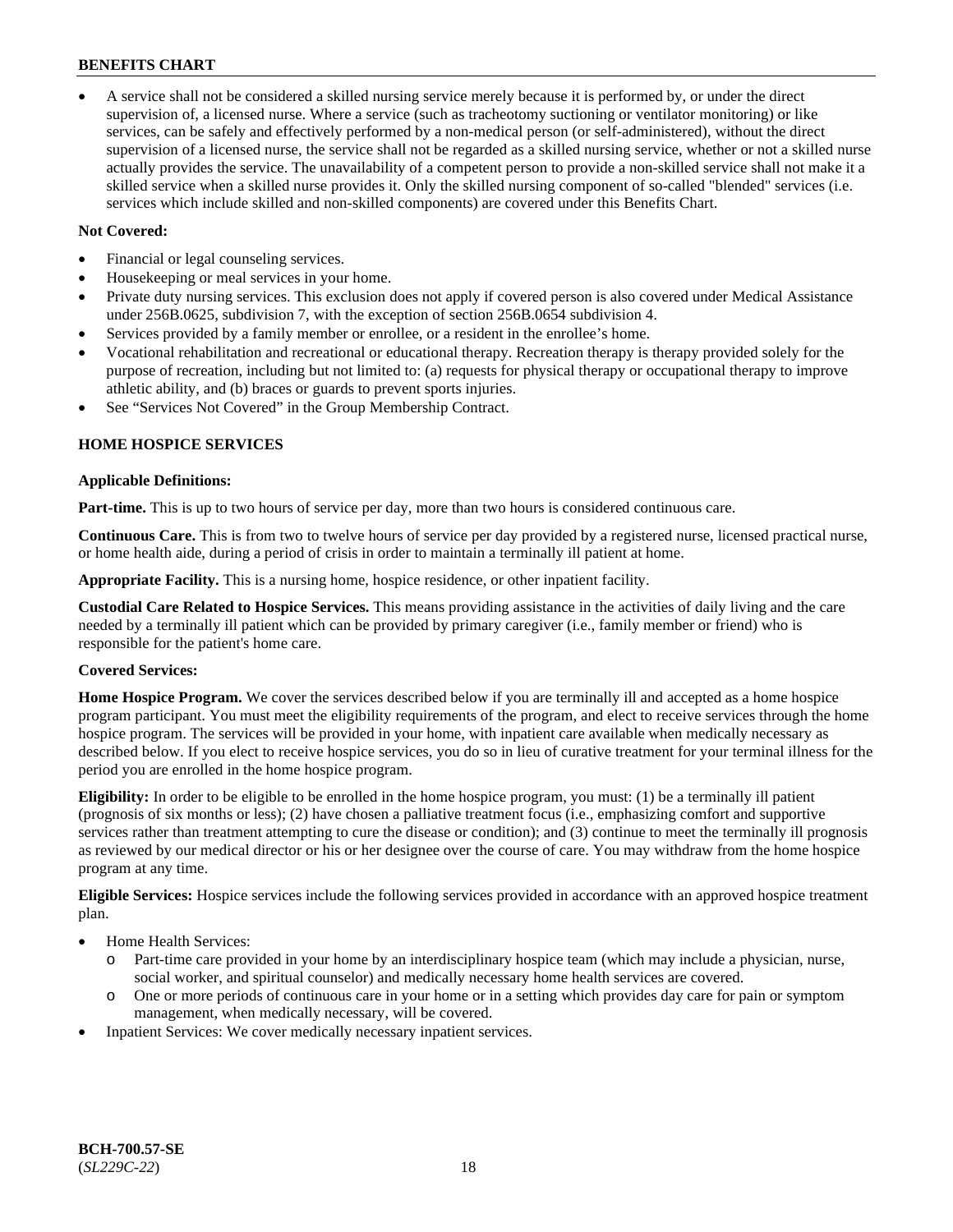- Other Services:
	- Respite care is covered for care in your home or in an appropriate facility, to give your primary caregivers (i.e., family members or friends) rest and/or relief when necessary in order to maintain a terminally ill patient at home.
	- o Medically necessary medications for pain and symptom management.
	- o Semi-electric hospital beds and other durable medical equipment are covered.
	- Emergency and non-emergency care is covered.

| <b>Network Benefits</b>      | Non-Network Benefits         |
|------------------------------|------------------------------|
| 70% of the charges incurred. | 50% of the charges incurred. |

Respite care is limited to 5 days per episode, and respite care and continuous care combined are limited to 30 days.

#### **Not Covered:**

- Financial or legal counseling services.
- Housekeeping or meal services in your home.
- Custodial or maintenance care related to hospice services, whether provided in the home or in a nursing home.
- Any service not specifically described as covered services under this home hospice services benefits.
- Any services provided by members of your family or residents in your home.
- See "Services Not Covered" in the Group Membership Contract.

# **HOSPITAL AND SKILLED NURSING FACILITY SERVICES**

#### **Covered Services:**

We cover services as described below.

# **Medical or surgical hospital services**

**Inpatient hospital services:** We cover the following medical or surgical services, for the treatment of acute illness or injury, which require the level of care only provided in an acute care facility. These services must be authorized by a physician.

Inpatient hospital services include: room and board; the use of operating or maternity delivery rooms; intensive care facilities; newborn nursery facilities; general nursing care, anesthesia, laboratory and diagnostic imaging services, radiation therapy, physical therapy, prescription drugs or other medications administered during treatment, blood and blood products (unless replaced), and blood derivatives, and other diagnostic or treatment related hospital services; physician and other professional medical and surgical services provided while in the hospital, including gender confirmation surgery that meets medical coverage criteria.

We cover up to 120 hours of services provided by a private duty nurse or personal care assistant who has provided home care services to a ventilator-dependent patient, solely for the purpose of assuring adequate training of the hospital staff to communicate with that patient.

Services for items for personal convenience, such as television rental, are not covered.

We cover, following a vaginal delivery, a minimum of 48 hours of inpatient care for the mother and newborn child. We cover, following a caesarean section delivery, a minimum of 96 hours of inpatient care for the mother and newborn child. If the duration of inpatient care is less than these minimums, we also cover a minimum of one home visit by a registered nurse for post-delivery care, within four days of discharge of the mother and newborn child. Services provided by the registered nurse include, but are not limited to, parent education, assistance and training in breast and bottle feeding, and conducting any necessary and appropriate clinical tests. We shall not provide any compensation or other non-medical remuneration to encourage a mother and newborn to leave inpatient care before the duration minimums specified.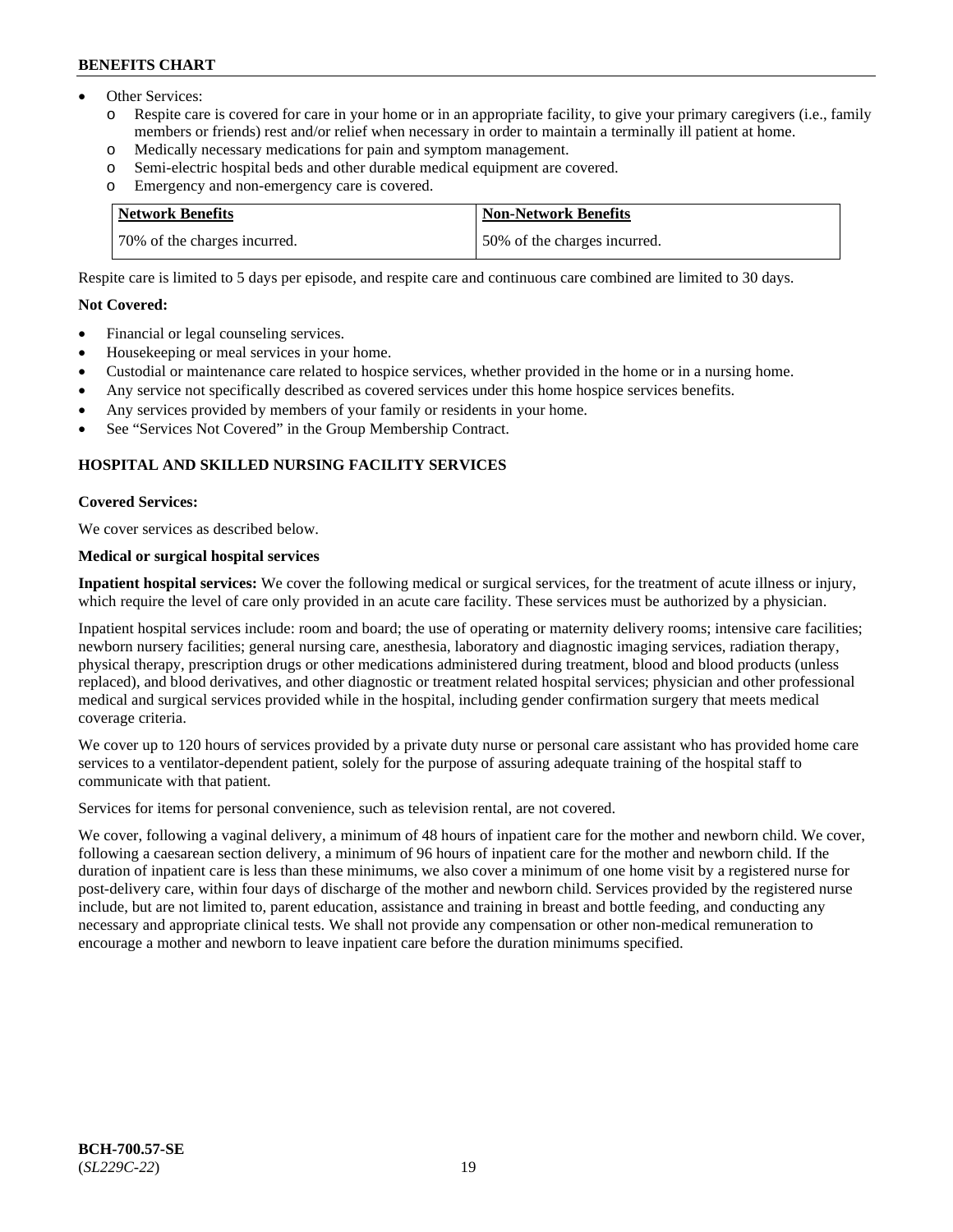Group health plans and health insurance issuers generally may not, under Federal law, restrict benefits for any hospital length of stay in connection with childbirth for the mother of newborn child to less than 48 hours following a vaginal delivery, or less than 96 hours following a caesarean section. However, Federal law generally does not prohibit the mother's or newborn's attending provider, after consulting with the mother, from discharging the mother or her newborn earlier than 48 hours (or 96 hours as applicable). In any case plans and issuers may not, under Federal law, require that a provider obtain authorization from the plan or the insurance issuer for prescribing a length of stay not in excess of 48 hours (or 96 hours).

| Network Benefits             | <b>Non-Network Benefits</b>  |
|------------------------------|------------------------------|
| 70% of the charges incurred. | 50% of the charges incurred. |

Each member's admission or confinement, including that of a newborn child, is separate and distinct from the admission or confinement of any other member.

**Outpatient hospital, ambulatory care or surgical facility services:** We cover the following medical and surgical services, for diagnosis or treatment of illness or injury on an outpatient basis. These services must be authorized by a physician.

Outpatient services include: use of operating rooms, maternity delivery rooms or other outpatient departments, rooms or facilities; and the following outpatient services: general nursing care, anesthesia, laboratory and diagnostic imaging services, radiation therapy, physical therapy, drugs administered during treatment, blood and blood products (unless replaced), and blood derivatives, and other diagnostic or treatment related outpatient services; physician and other professional medical and surgical services provided while an outpatient, including gender confirmation surgery that meets medical coverage criteria.

For Network Benefits, non-emergent, scheduled outpatient Magnetic Resonance Imaging (MRI) and Computed Tomography (CT) must be provided at a designated facility. Your physician and facility will obtain or verify authorization for these services with HealthPartners, as needed.

To see the benefit level for diagnostic imaging services, laboratory services and physical therapy, see benefits under Diagnostic Imaging Services, Laboratory Services and Physical Therapy in this Benefits Chart.

| <b>Network Benefits</b>      | <b>Non-Network Benefits</b>   |
|------------------------------|-------------------------------|
| 70% of the charges incurred. | 150% of the charges incurred. |

# **Skilled nursing facility care**

We cover room and board, daily skilled nursing and related ancillary services for post-acute treatment and rehabilitative care of illness or injury that meets medical coverage criteria.

| Network Benefits                              | <b>Non-Network Benefits</b>                   |
|-----------------------------------------------|-----------------------------------------------|
| 70% of the charges incurred.                  | 50% of the charges incurred.                  |
| Limited to 120 day maximum per calendar year. | Limited to 120 day maximum per calendar year. |

Each day of services provided under the Network Benefits and Non-Network Benefits combined, counts toward the maximums shown above.

#### **Not Covered:**

- Services for items for personal convenience, such as television rental.
- See "Services Not Covered" in the Group Membership Contract.

# **INFERTILITY DIAGNOSIS**

#### **Covered Services:**

We cover the diagnosis of infertility. These services include diagnostic procedures and tests provided in connection with an infertility evaluation, office visits and consultations to diagnose infertility.

| <b>Network Benefits</b>      | <b>Non-Network Benefits</b> |
|------------------------------|-----------------------------|
| 70% of the charges incurred. | See Network Benefits.       |

Coverage is limited to office visits and consultations to diagnose infertility. Treatment is not covered.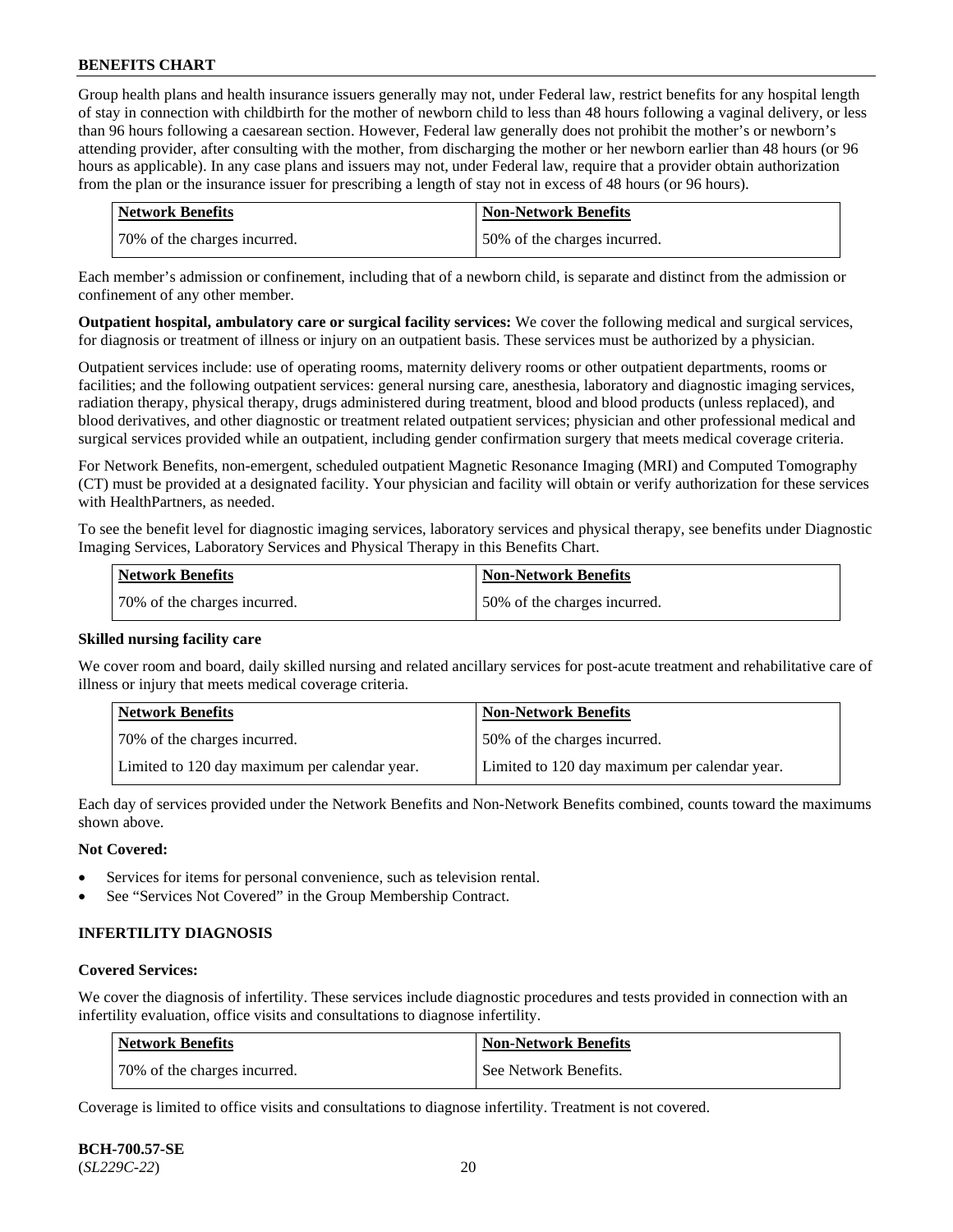# **Not Covered:**

- Infertility/fertility treatment, including but not limited to, office visits, laboratory services and diagnostic imaging services and fertility drugs; reversal of sterilization; and sperm, ova or embryo acquisition, retrieval or storage; however, we do cover office visits and consultations to diagnose infertility.
- Services related to the establishment of surrogate pregnancy and fees for a surrogate. However, pregnancy and maternity services are covered for a member under this Benefits Chart, including a surrogate pregnancy.
- See "Services Not Covered" in the Group Membership Contract.

# **LABORATORY SERVICES**

# **Covered Services:**

We cover laboratory tests when ordered by a provider and provided in a clinic or outpatient hospital facility.

To see the benefit level for inpatient hospital or skilled nursing facility services, see benefits under Inpatient Hospital and Skilled Nursing Facility Services in this Benefits Chart.

**Prostate-specific antigen (PSA) testing.** We cover prostate cancer screening for men 40 years of age or over who are symptomatic or in a high-risk category and for all men 50 years of age or older.

| <b>Network Benefits</b>      | <b>Non-Network Benefits</b>  |
|------------------------------|------------------------------|
| 70% of the charges incurred. | 50% of the charges incurred. |

### **All other laboratory services**

#### **Services for illness or injury**

| Network Benefits             | <b>Non-Network Benefits</b>  |
|------------------------------|------------------------------|
| 70% of the charges incurred. | 50% of the charges incurred. |

#### **Preventive services**

Laboratory services associated with preventive services are covered at the benefit level shown in the "Preventive Services" section of this Benefits Chart.

# **Not Covered:**

See "Services Not Covered" in the Group Membership Contract.

# **LYME DISEASE SERVICES**

#### **Covered Services:**

We cover services for the treatment of Lyme disease.

| <b>Network Benefits</b>                                | <b>Non-Network Benefits</b>                                  |
|--------------------------------------------------------|--------------------------------------------------------------|
| Coverage level is same as corresponding Network        | Coverage level is same as corresponding Non-Network          |
| Benefit, depending on type of service provided such as | Benefit, depending on type of service provided, such as      |
| Office Visits for Illness or Injury, Inpatient or      | Office Visits for Illness or Injury, Inpatient or Outpatient |
| <b>Outpatient Hospital Services.</b>                   | <b>Hospital Services.</b>                                    |

### **Not Covered:**

See "Services Not Covered" in the Group Membership Contract.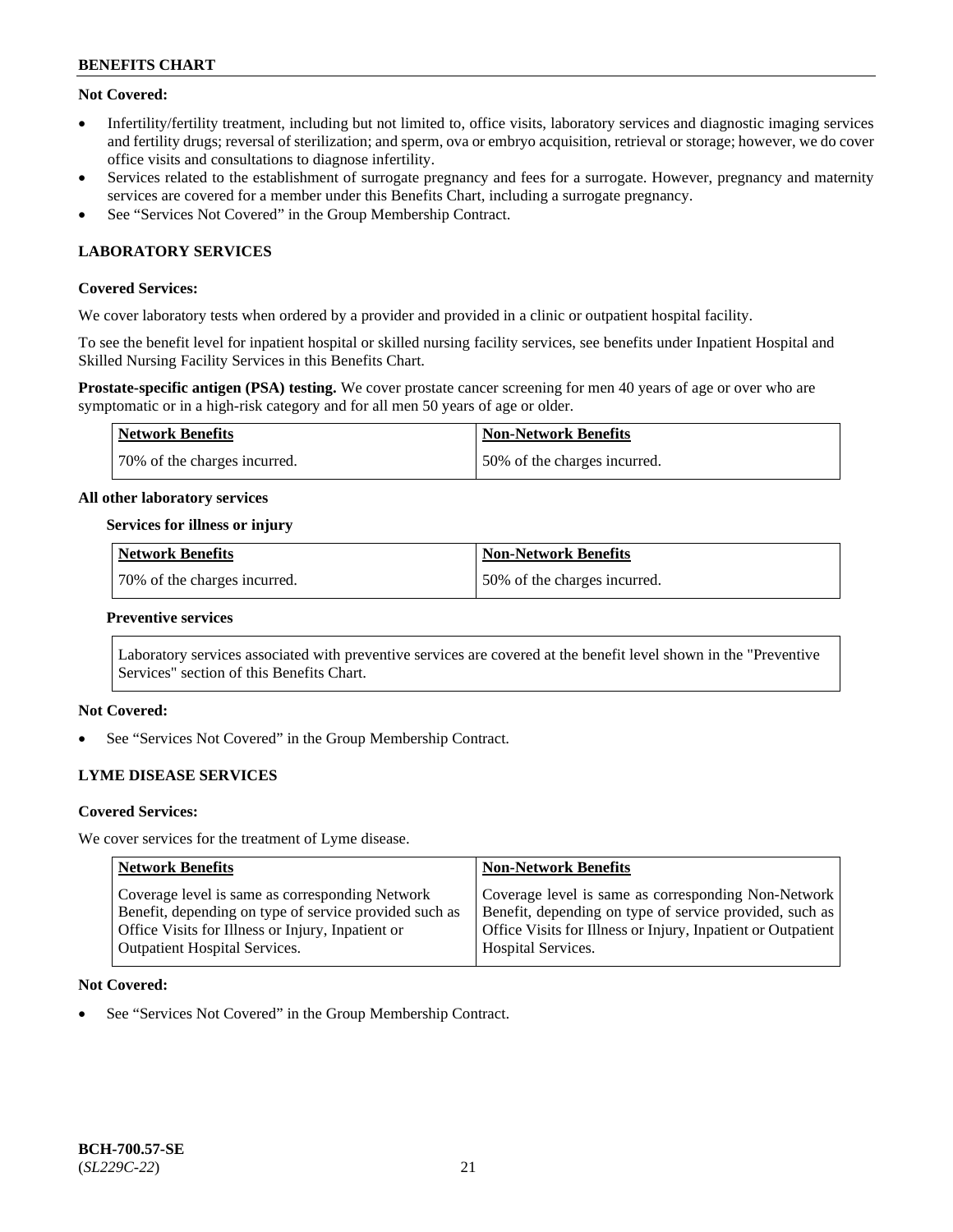# **MASTECTOMY RECONSTRUCTION BENEFIT**

# **Covered Services:**

We cover reconstruction of the breast on which the mastectomy has been performed; surgery and reconstruction of the other breast to produce symmetrical appearance, and prostheses and physical complications of all stages of mastectomy, including lymphedemas.

| <b>Network Benefits</b>                                 | <b>Non-Network Benefits</b>                             |
|---------------------------------------------------------|---------------------------------------------------------|
| Coverage level is same as corresponding Network         | Coverage level is same as corresponding Non-Network     |
| Benefit, depending on type of service provided, such as | Benefit, depending on type of service provided, such as |
| Office Visits for Illness or Injury, Inpatient or       | Office Visits for Illness or Injury, Inpatient or       |
| <b>Outpatient Hospital Services.</b>                    | <b>Outpatient Hospital Services.</b>                    |

# **Not Covered:**

See "Services Not Covered" in the Group Membership Contract.

# **MEDICATION THERAPY DISEASE MANAGEMENT PROGRAM**

# **Covered Services:**

If you meet our criteria for coverage, you may qualify for our Medication Therapy Disease Management Program.

The program covers consultations with a designated pharmacist.

Covered services are based on established medical policies, which are subject to periodic review and modification by the medical directors. These medical policies (medical coverage criteria) are available online at [healthpartners.com](https://www.healthpartners.com/hp/index.html) or by calling Member Services.

| Network Benefits                                            | <b>Non-Network Benefits</b> |
|-------------------------------------------------------------|-----------------------------|
| 100% of the charges incurred.<br>Deductible does not apply. | No Coverage.                |

# **Not Covered:**

See "Services Not Covered" in the Group Membership Contract.

# **OFFICE VISITS FOR ILLNESS OR INJURY**

# **Covered Services:**

We cover the following when medically necessary: professional medical and surgical services and related supplies, including biofeedback, of physicians and other health care providers; blood and blood products (unless replaced) and blood derivatives.

We cover diagnosis and treatment of illness or injury to the eyes. Where contact or eyeglass lenses are prescribed as medically necessary for the post-operative treatment of cataracts or for the treatment of aphakia, acute or chronic corneal pathology, or keratoconous, we cover the initial evaluation, lenses and fitting. Members must pay for lens replacement beyond the initial pair.

We also provide coverage for the initial physical evaluation of a child if it is ordered by a Minnesota juvenile court.

Services received via video, e-visit or telephone are covered under the "Telehealth/Telemedicine Services" section.

# **Office Visits**

| <b>Network Benefits</b>      | <b>Non-Network Benefits</b>  |
|------------------------------|------------------------------|
| 70% of the charges incurred. | 50% of the charges incurred. |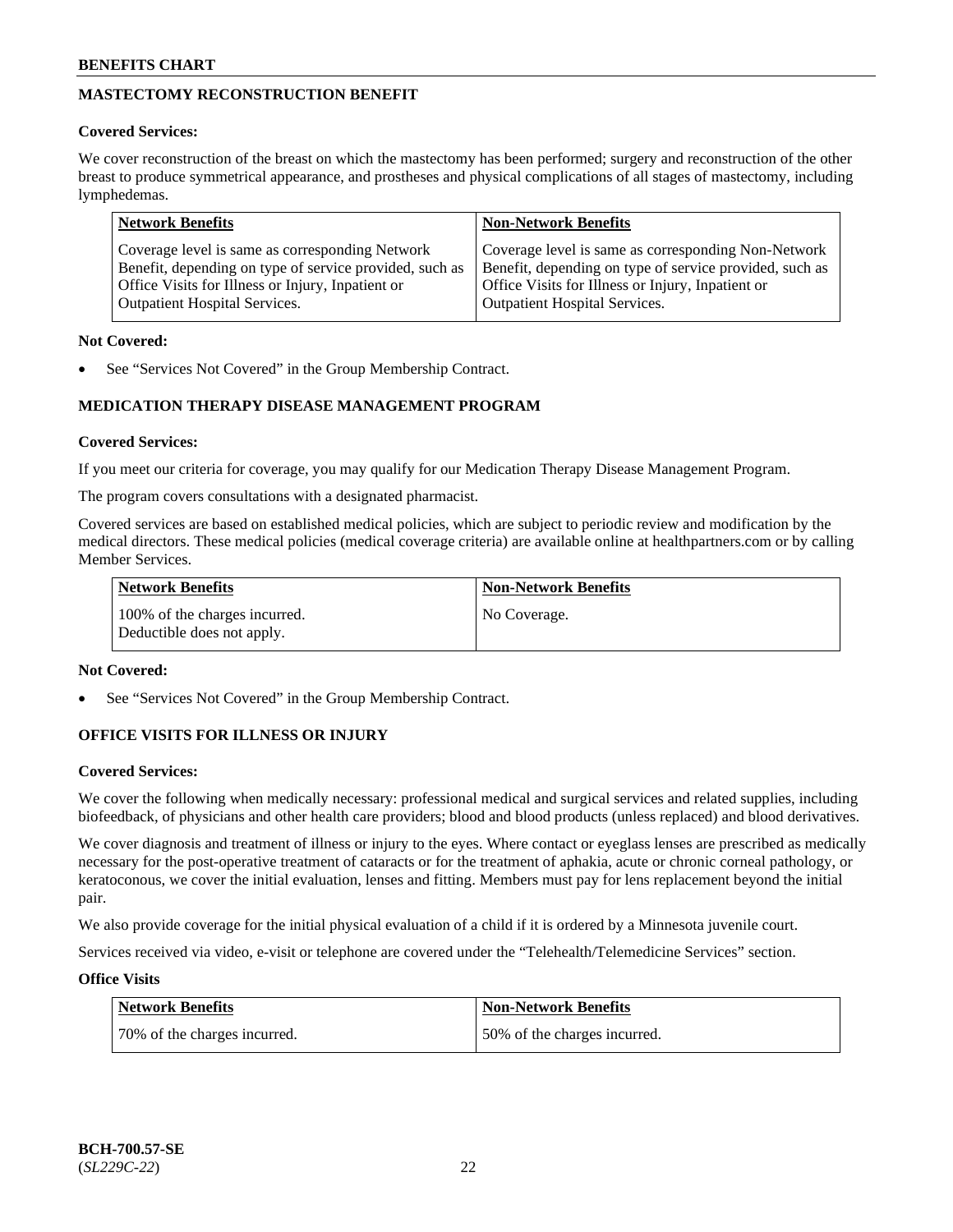#### **Convenience clinics**

| <b>Network Benefits</b>       | <b>Non-Network Benefits</b>  |
|-------------------------------|------------------------------|
| 170% of the charges incurred. | 50% of the charges incurred. |

### **Injections administered in a physician's office, other than immunizations**

# **Allergy injections**

| <b>Network Benefits</b>      | <b>Non-Network Benefits</b>  |
|------------------------------|------------------------------|
| 70% of the charges incurred. | 50% of the charges incurred. |

#### **All other injections**

| Network Benefits             | Non-Network Benefits         |
|------------------------------|------------------------------|
| 70% of the charges incurred. | 50% of the charges incurred. |

#### **Not Covered:**

- Court ordered treatment, except as described in this Benefits Chart under "Mental Health Services" and "Office Visits for Illness or Injury" or as otherwise required by law.
- See "Services Not Covered" in the Group Membership Contract.

# **PEDIATRIC AUTOIMMUNE NEUROPSYCHIATRIC DISORDERS ASSOCIATED WITH STREPTOCOCCAL INFECTIONS (PANDAS) AND PEDIATRIC ACUTE-ONSET NEUROPSYCHIATRIC SYNDROME (PANS) TREATMENT**

# **Definitions:**

**Pediatric acute-onset neuropsychiatric syndrome.** This means a class of acute-onset obsessive compulsive or tic disorders or other behavioral changes presenting in children and adolescents that are not otherwise explained by another known neurologic or medical disorder.

**Pediatric autoimmune neuropsychiatric disorders associated with streptococcal infections.** This means a condition in which a streptococcal infection in a child or adolescent causes the abrupt onset of clinically significant obsessions, compulsions, tics, or other neuropsychiatric symptoms or behavioral changes, or a relapsing and remitting course of symptom severity.

# **Covered Services:**

We cover treatment for pediatric autoimmune neuropsychiatric disorders associated with streptococcal infections (PANDAS) and for treatment for pediatric acute-onset neuropsychiatric syndrome (PANS). Treatments that must be covered under this section must be recommended by the member's licensed health care professional and include but are not limited to antibiotics, medication and behavioral therapies to manage neuropsychiatric symptoms, plasma exchange, and immunoglobulin.

| <b>Network Benefits</b>                                 | <b>Non-Network Benefits</b>                             |
|---------------------------------------------------------|---------------------------------------------------------|
| Coverage level is same as corresponding Network         | Coverage level is same as corresponding Non-Network     |
| Benefit, depending on type of service provided, such as | Benefit, depending on type of service provided, such as |
| Office Visits for Illness or Injury, Inpatient or       | Office Visits for Illness or Injury, Inpatient or       |
| <b>Outpatient Hospital Services.</b>                    | Outpatient Hospital Services.                           |

# **Not Covered:**

See "Services Not Covered" in the Group Membership Contract.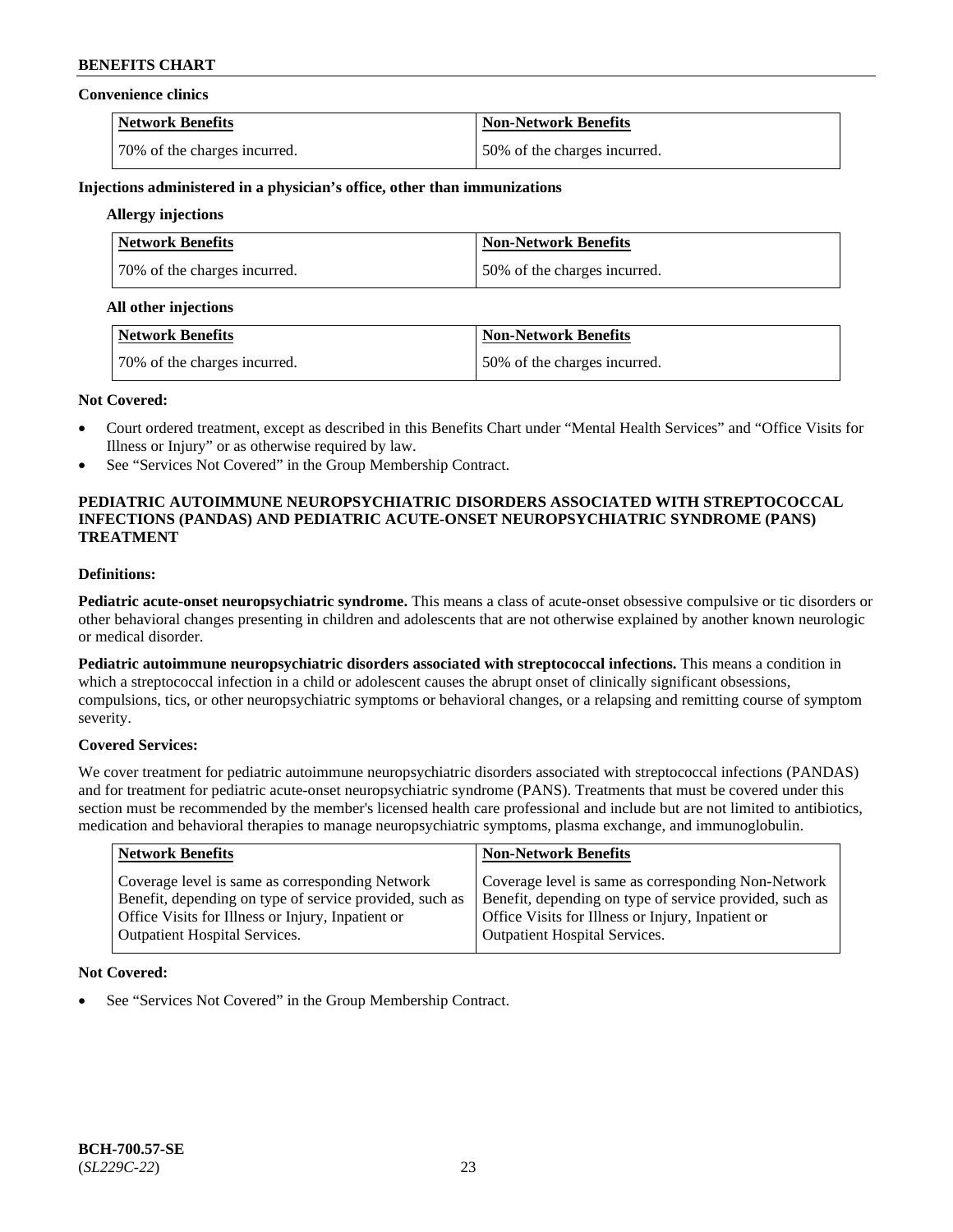# **PEDIATRIC EYEWEAR**

### **Covered Services:**

We cover pediatric eyewear for children.

Routine eye exams are covered under the "Preventive Services" section.

| <b>Network Benefits</b>      | <b>Non-Network Benefits</b> |
|------------------------------|-----------------------------|
| 70% of the charges incurred. | No Coverage.                |

### **Limitations:**

- Coverage under this provision will continue until the end of the month in which the child turns age 19.
- Limited to one of the following per calendar year:
	- o one pair of eyeglasses including one set of prescription lenses, frames from our designated eyewear collection, and antiscratch coating; or
		- o one pair of non-disposable contact lenses; or
		- o a one-year supply of disposable contact lenses
- Contact lens fittings are limited to two per calendar year.

# **Not Covered:**

- Frames that are not included in our designated eyewear collection. However, one pair of lenses will be covered if a member chooses frames outside the designated eyewear collection.
- More than one pair of lenses or frames or non-disposable contacts per calendar year, regardless of the reason. This includes replacement of eyeglasses or contact lenses due to loss, breakage, theft, or change in prescription.
- Safety glasses or goggles for sports or vocational reasons.
- Upgrades including, but not limited to, UV protection and no-line multifocal lenses.
- See "Services Not Covered" in the Group Membership Contract.

# **PHYSICAL THERAPY, OCCUPATIONAL THERAPY AND SPEECH THERAPY**

# **Covered Services:**

We cover the following physical therapy, occupational therapy and speech therapy services:

- rehabilitative care to correct the effects of illness or injury;
- habilitative care rendered for congenital, developmental or medical conditions which have significantly limited the successful initiation of normal speech and normal motor development.

Massage therapy which is performed in conjunction with other treatment/modalities by a physical occupational therapist, is part of a prescribed treatment plan and is not billed separately is covered.

We cover services provided in a clinic. We also cover physical therapy provided in an outpatient hospital facility. To see the benefit level for inpatient hospital or skilled nursing facility services, see benefits under Inpatient Hospital and Skilled Nursing Facility Services.

# **Rehabilitative care**

| <b>Network Benefits</b>      | <b>Non-Network Benefits</b>                                                               |
|------------------------------|-------------------------------------------------------------------------------------------|
| 70% of the charges incurred. | 50% of the charges incurred.                                                              |
|                              | Physical and Occupational Therapy combined are<br>limited to 20 visits per calendar year. |
|                              | Speech Therapy is limited to 20 visits per calendar year.                                 |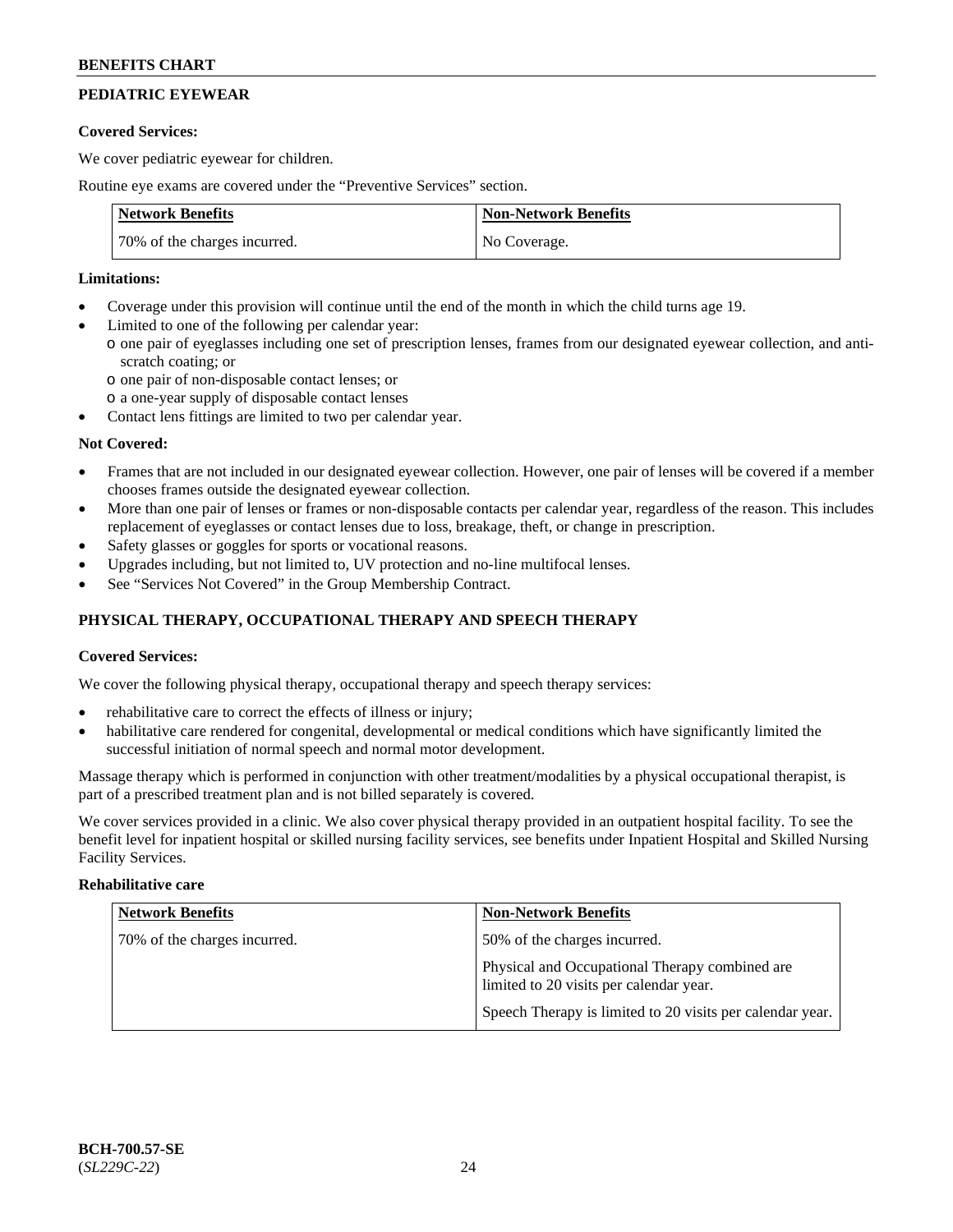### **Habilitative care**

| <b>Network Benefits</b>      | <b>Non-Network Benefits</b>                                                                       |
|------------------------------|---------------------------------------------------------------------------------------------------|
| 70% of the charges incurred. | 50% of the charges incurred.                                                                      |
|                              | Physical, Occupational and Speech Therapy combined<br>are limited to 20 visits per calendar year. |

#### **Not Covered:**

- Massage therapy for the purpose of comfort or convenience of the member.
- See "Services Not Covered" in the Group Membership Contract.

# **PORT WINE STAIN REMOVAL SERVICES**

### **Covered Services:**

We cover port wine stain removal services.

| <b>Network Benefits</b>                                | <b>Non-Network Benefits</b>                                  |
|--------------------------------------------------------|--------------------------------------------------------------|
| Coverage level is same as corresponding Network        | Coverage level is same as corresponding Non-Network          |
| Benefit, depending on type of service provided such as | Benefit, depending on type of service provided, such as      |
| Office Visits for Illness or Injury, Inpatient or      | Office Visits for Illness or Injury, Inpatient or Outpatient |
| Outpatient Hospital Services.                          | <b>Hospital Services.</b>                                    |

# **Not Covered:**

See "Services Not Covered" in the Group Membership Contract.

# **PRE-DIABETES DISEASE MANAGEMENT PROGRAM**

# **Covered Services:**

If you meet our criteria for coverage, you may qualify for the Pre-diabetes Disease Management Program through Omada Health. The program covers group health coaching which focuses on weight loss, exercise, behavior modification and health education at select locations determined by the plan.

| <b>Network Benefits</b>                                     | <b>Non-Network Benefits</b> |
|-------------------------------------------------------------|-----------------------------|
| 100% of the charges incurred.<br>Deductible does not apply. | Not applicable.             |

# **Not Covered:**

See "Services Not Covered" in the Group Membership Contract.

# **PRESCRIPTION DRUG SERVICES**

# **Covered Services:**

We cover prescription drugs and medications that can be self-administered or are administered in a physician's office. We cover off-label use of formulary drugs to treat cancer if the drug is recognized for the treatment of cancer in any authoritative compendia used by the Medicare program.

We cover orally administered anticancer drugs at the applicable benefit level under outpatient drugs below. We are in compliance with Minnesota Statute 62A.3075 because we do not cover orally administered anticancer drugs under our specialty drug benefit.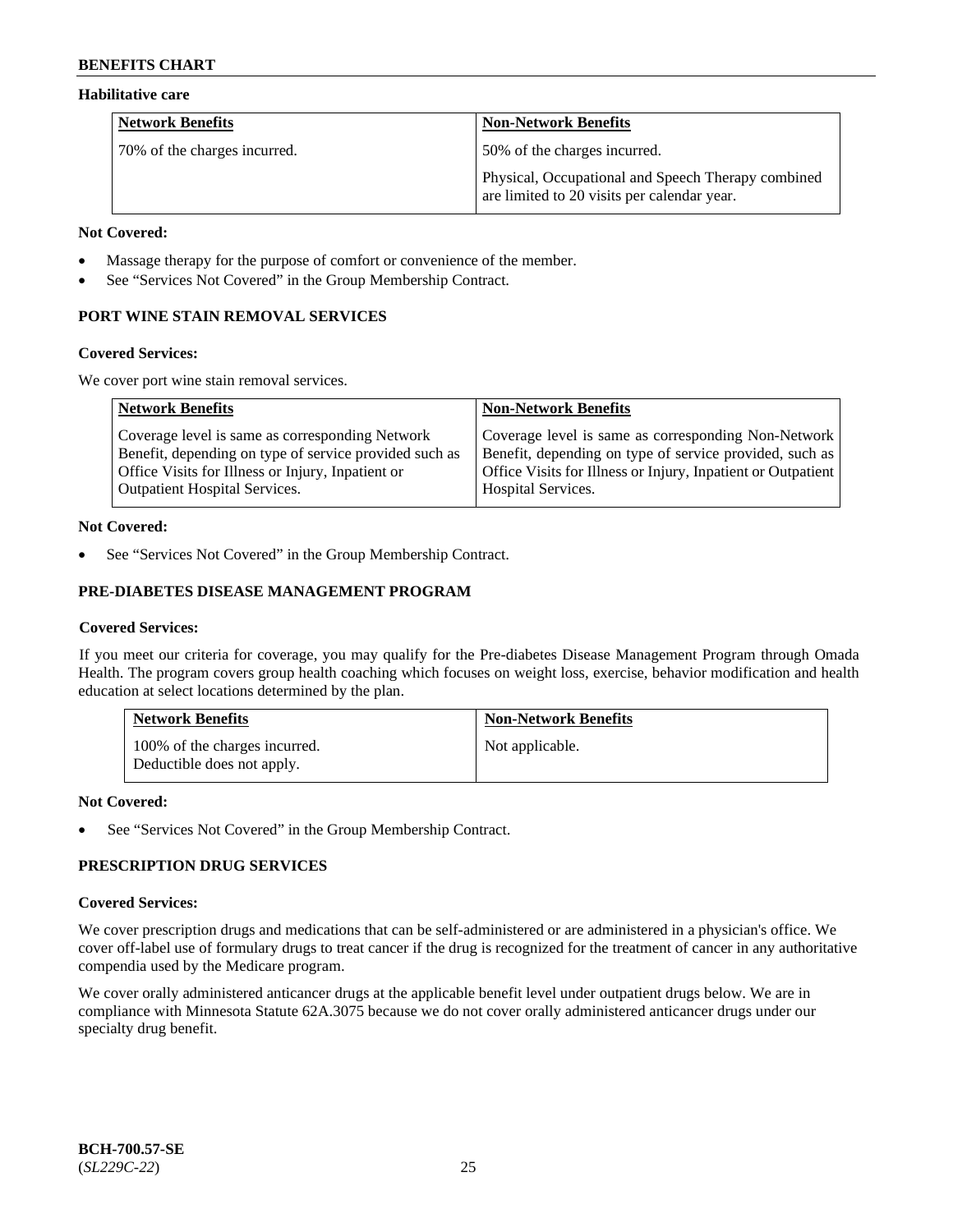We will refill a prescription for eye drops covered under this Benefits Chart if the member requests a refill and original prescription specified that additional quantities would be needed, providing the refill request does not exceed the quantities needed, and the following conditions are met:

- If the member requests a 30-day refill supply, the request must be made between 21 and 30 days of the later of (a) the original date that the prescription was distributed to the member or (b) the date that the most recent refill was distributed to the member; or
- If the member requests a 90-day refill supply, the request must be made between 75 and 90 days of the later of (a) the original date that the prescription was distributed to the member or (b) the date that the most recent refill was distributed to the member.

A licensed pharmacist may prescribe and dispense self-administered hormonal contraceptives, nicotine replacement medications, and opiate antagonists for the treatment of an acute opiate overdose in accordance with section 151.37, subdivision 14, 15, or 16, under the same terms of coverage that would apply had the prescription drug been prescribed by a licensed physician, physician assistant, or advanced practice nurse practitioner. If the plan excludes coverage for selfadministered hormonal contraceptives, they will not be covered under this provision.

### **For Network Benefits, drugs and medications must be part of the formulary and obtained at a Network Pharmacy.**

### **For Non-Network Benefits, drugs and medications must be part of the formulary.**

**See the Formulary definition for information on the Formulary Exception Process available to you.**

**If a member copayment is required, you must pay one member copayment for each 31-day supply, or portion thereof, unless otherwise indicated below.**

### **Outpatient drugs (except as specified below)**

### **Drugs on the Preventive Drug List**

| <b>Network Benefits</b>                                                                                                                            | <b>Non-Network Benefits</b>  |
|----------------------------------------------------------------------------------------------------------------------------------------------------|------------------------------|
| Generic formulary drugs from the Preventive Drug List<br>are covered at 100% of the charges incurred.                                              | 50% of the charges incurred. |
| Brand name formulary drugs from the Preventive Drug<br>List are covered at 100% of the charges incurred,<br>subject to a member copayment of \$60. |                              |
| In no event will your cost for a formulary insulin drug<br>exceed \$25.                                                                            |                              |
| Deductible does not apply.                                                                                                                         |                              |

#### **All other drugs**

| Network Benefits                                                                                | <b>Non-Network Benefits</b>  |
|-------------------------------------------------------------------------------------------------|------------------------------|
| All other formulary drugs are covered at 70% of the<br>charges incurred.<br>Deductible applies. | 50% of the charges incurred. |

**Cost-Sharing Limits for Insulin:** We are required to limit your cost-sharing on prescription insulin to no more than the net price of the prescription insulin drug. This requirement applies at the point of sale, including deductible payments and the costsharing amounts charged once the deductible is met.

**Cost-sharing.** This means a deductible payment, copayment, or coinsurance amount that you must pay for covered prescription insulin in accordance with the terms and conditions of this health plan.

**Net price.** This means our cost for prescription insulin, including any rebates or discounts received by or accrued directly or indirectly to us from a drug manufacturer or pharmacy benefit manager.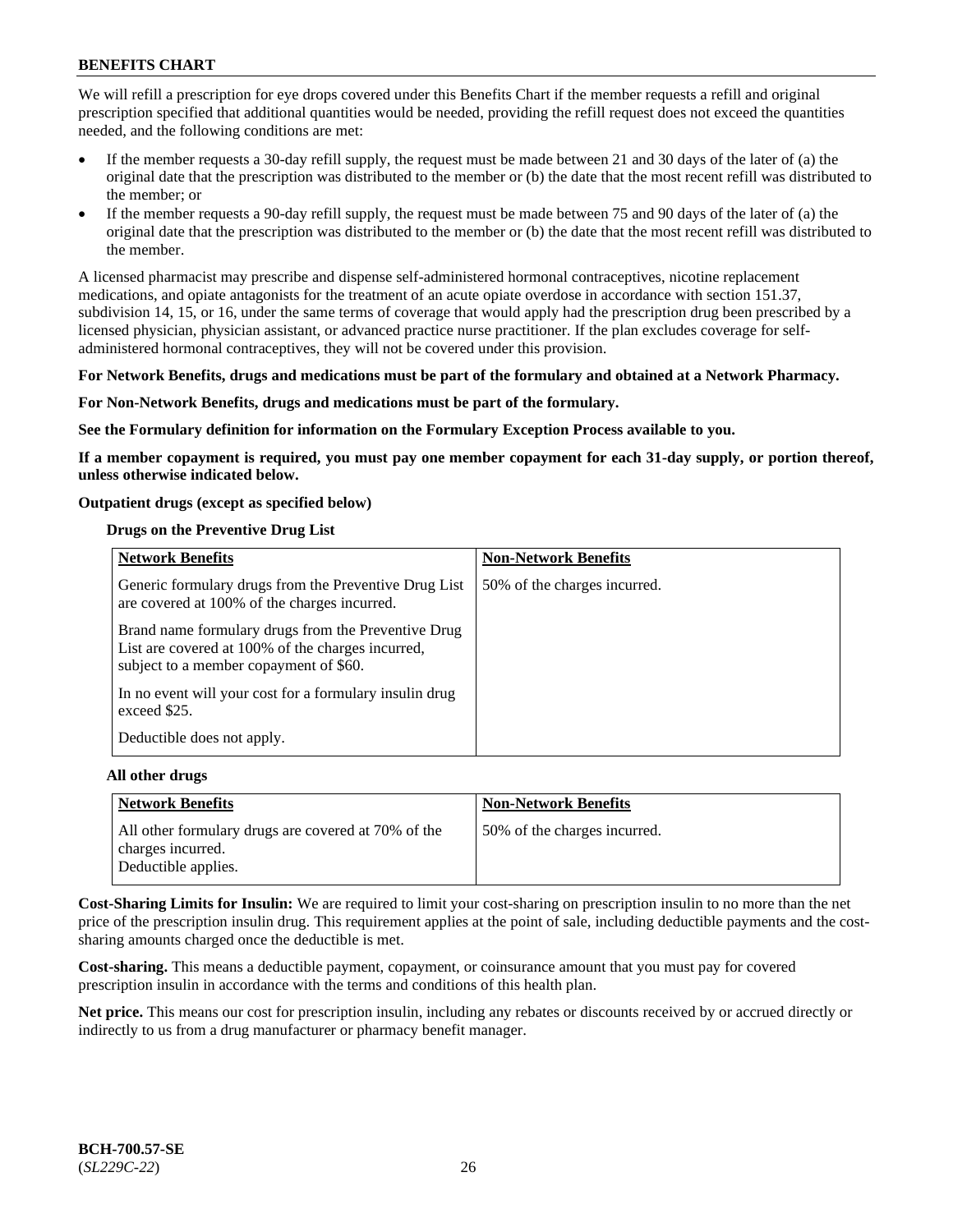# **Mail order drugs**

| <b>Network Benefits</b>                                                                                                                                                                   | <b>Non-Network Benefits</b>                                                                                                |
|-------------------------------------------------------------------------------------------------------------------------------------------------------------------------------------------|----------------------------------------------------------------------------------------------------------------------------|
| For your convenience, you may also get up to a 93-day<br>supply of outpatient formulary prescription drugs that<br>can be self-administered through the designated mail<br>order service. | See Network Mail Order Drugs benefit.<br>Mail order drugs are only available through the<br>designated mail order service. |
| Specialty Drugs are not available through the mail order<br>service.                                                                                                                      |                                                                                                                            |

# **Specialty Drugs that are self-administered**

| <b>Network Benefits</b>                                                                                                                    | <b>Non-Network Benefits</b> |
|--------------------------------------------------------------------------------------------------------------------------------------------|-----------------------------|
| 70% of the charges incurred.                                                                                                               | No Coverage.                |
| For Network Benefits, specialty drugs are limited to<br>drugs on the specialty drug list and must be obtained<br>from a designated vendor. |                             |

# **Drugs for the treatment of growth deficiency**

| <b>Network Benefits</b>                                                                                                                            | <b>Non-Network Benefits</b>  |
|----------------------------------------------------------------------------------------------------------------------------------------------------|------------------------------|
| 70% of the charges incurred.                                                                                                                       | 50% of the charges incurred. |
| For Network Benefits, growth deficiency drugs are<br>limited to drugs on the specialty drug list and must be<br>obtained from a designated vendor. |                              |

# **Tobacco cessation drugs are covered for all FDA – approved tobacco cessation drugs for a minimum of 90 days**

| <b>Network Benefits</b>                                     | Non-Network Benefits         |
|-------------------------------------------------------------|------------------------------|
| 100% of the charges incurred.<br>Deductible does not apply. | 50% of the charges incurred. |

# **Contraceptive drugs**

| <b>Network Benefits</b>                                                                                                                                        | <b>Non-Network Benefits</b>  |
|----------------------------------------------------------------------------------------------------------------------------------------------------------------|------------------------------|
| 100% of the charges incurred for formulary drugs.<br>Deductible does not apply.                                                                                | 50% of the charges incurred. |
| If a physician requests that a non-formulary<br>contraceptive drug be dispensed as written the drug will<br>be covered at 100%, not subject to the deductible. |                              |

**ACA preventive medications.** We cover preventive medications currently recommended by USPSTF with an A or B rating if they are prescribed by your medical provider and they are listed on our Commercial ACA Preventive Drug List. Preventive medications are subject to periodic review and modification. Changes would be effective in accordance with the federal rules and reflected in our current medical coverage criteria for preventive care services.

| Network Benefits                                            | <b>Non-Network Benefits</b>  |
|-------------------------------------------------------------|------------------------------|
| 100% of the charges incurred.<br>Deductible does not apply. | 50% of the charges incurred. |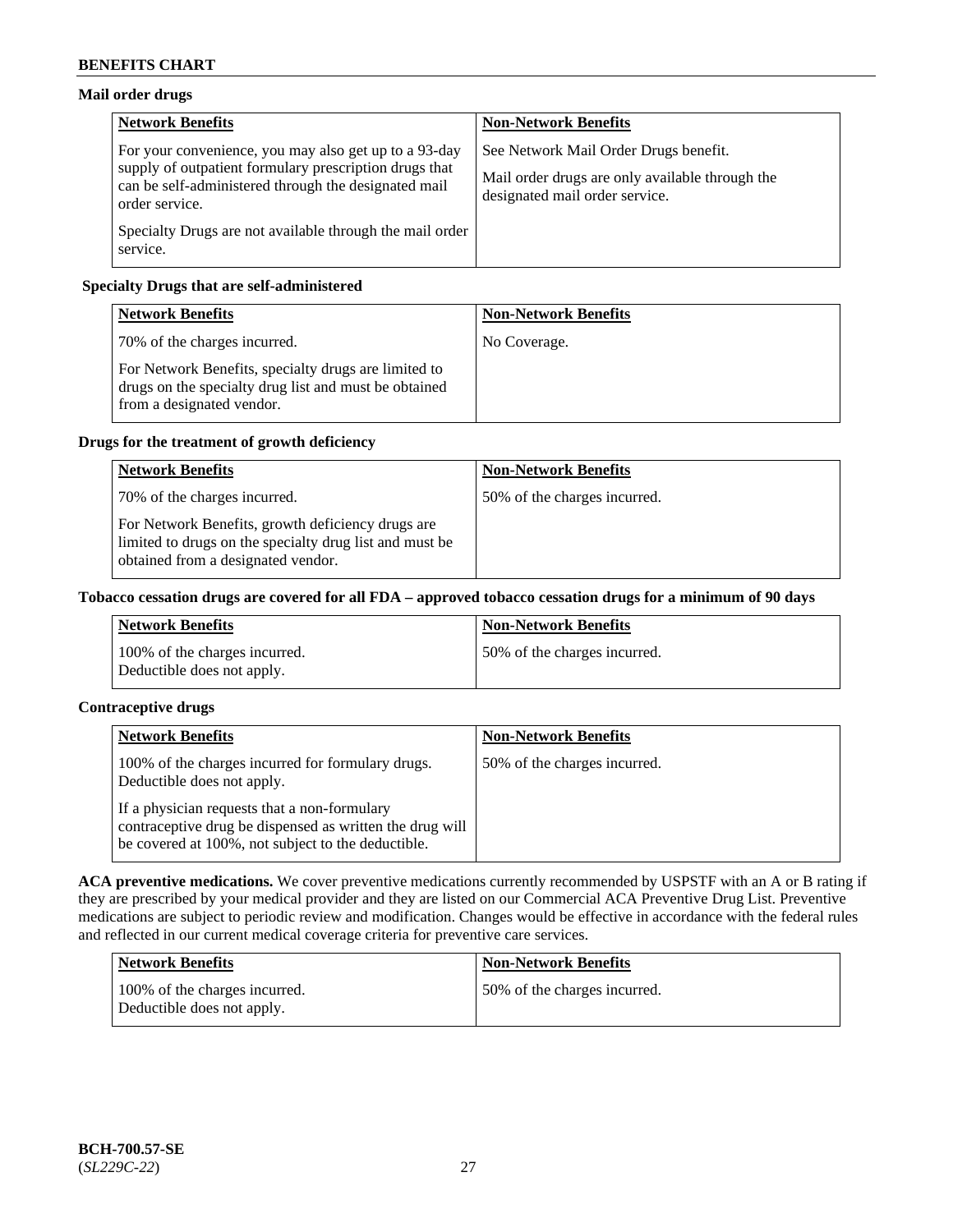# **Limitations:**

- Certain drugs may require prior authorization as indicated on the formulary. HealthPartners may require prior authorization for the drug and also the site where the drug will be provided. Certain drugs are subject to our utilization review process and quantity limits, as indicated on our formulary.
- Certain non-formulary drugs require prior authorization. In addition, certain drugs may be subject to any quantity limits applied as part of our trial program. The trial drug program applies to new prescriptions for certain drugs which have high toxicity, low tolerance, high costs and/or high potential for waste. Trial drugs are indicated on the formulary and/or the Specialty Drug List. Your first fill of a trial drug may be limited to less than a month supply. If the drug is well tolerated and effective, you will receive the remainder of your first month supply.
- If a member requests a brand name drug when there is a generic equivalent, the brand name drug will be covered up to the charge that would apply to the generic drug, minus any required copayment. If a physician requests that a brand name drug be dispensed as written, and we determine the brand name drug is medically necessary, the drug will be paid at the Outpatient Drugs benefit.
- We may require members to try over-the-counter (OTC) drug alternatives before approving more costly formulary prescription drugs.
- Unless otherwise specified in the "Prescription Drug Services" section, you may receive up to a 31-day supply per prescription.
- A 93-day supply will be covered and dispensed only at pharmacies that participate in our extended day supply program
- New prescriptions to treat certain chronic conditions are limited to a 31-day supply.
- No more than a 31-day supply of Specialty Drugs will be covered and dispensed at a time, unless it's a manufacturer supplied drug that cannot be split that supplies the member with more than a 31-day supply.
- The member copayment for a drug will not exceed the cost of the drug.

# **Not Covered:**

- Replacement of prescription drugs, medications, equipment and supplies due to loss, damage or theft.
- Nonprescription (over the counter) drugs or medications, including, but not limited to, vitamins, supplements, homeopathic remedies, and non-FDA approved drugs unless listed on the formulary and prescribed by a physician or legally authorized health care provider under applicable state and federal law. We cover off-label use of drugs to treat cancer as specified in the "Prescription Drug Services" section of this Benefits Chart. This exclusion does not include over-the-counter contraceptives for women as allowed under the Affordable Care Act when the member obtains a prescription for the item. In addition, if the member obtains a prescription, this exclusion does not include aspirin to prevent cardiovascular disease for men and women of certain ages; folic acid supplements for women who may become pregnant; fluoride chemoprevention supplements for children without fluoride in their water source; and iron supplements for children ages 6-12 months who are at risk of anemia.
- Drugs on the Excluded Drug List. The Excluded Drug List includes select drugs within a therapy class that are not eligible for coverage. This includes drugs that may be excluded for certain indications. However, you may request coverage for a drug on the Excluded Drug List by requesting an exception to the formulary under the formulary exception process described in the definition of formulary in this Benefits Chart. The Excluded Drug List is available at [healthpartners.com](http://www.healthpartners.com/)
- Drugs that are newly approved by the FDA until they are reviewed and approved by HealthPartners Pharmacy and Therapeutics Committee. However, you may request coverage for a drug that is newly approved by the FDA by requesting an exception to the formulary under the formulary exception process described in the definition of formulary in the Benefits Chart.
- All drugs used for sexual dysfunction.
- Fertilty drugs.
- Medical cannabis.
- Medical devices approved by the FDA will not be covered under the "Prescription Drug Services" section unless they are on our formulary. Covered medical devices are generally submitted and reimbursed under your medical benefits.
- See "Services Not Covered" in the Group Membership Contract.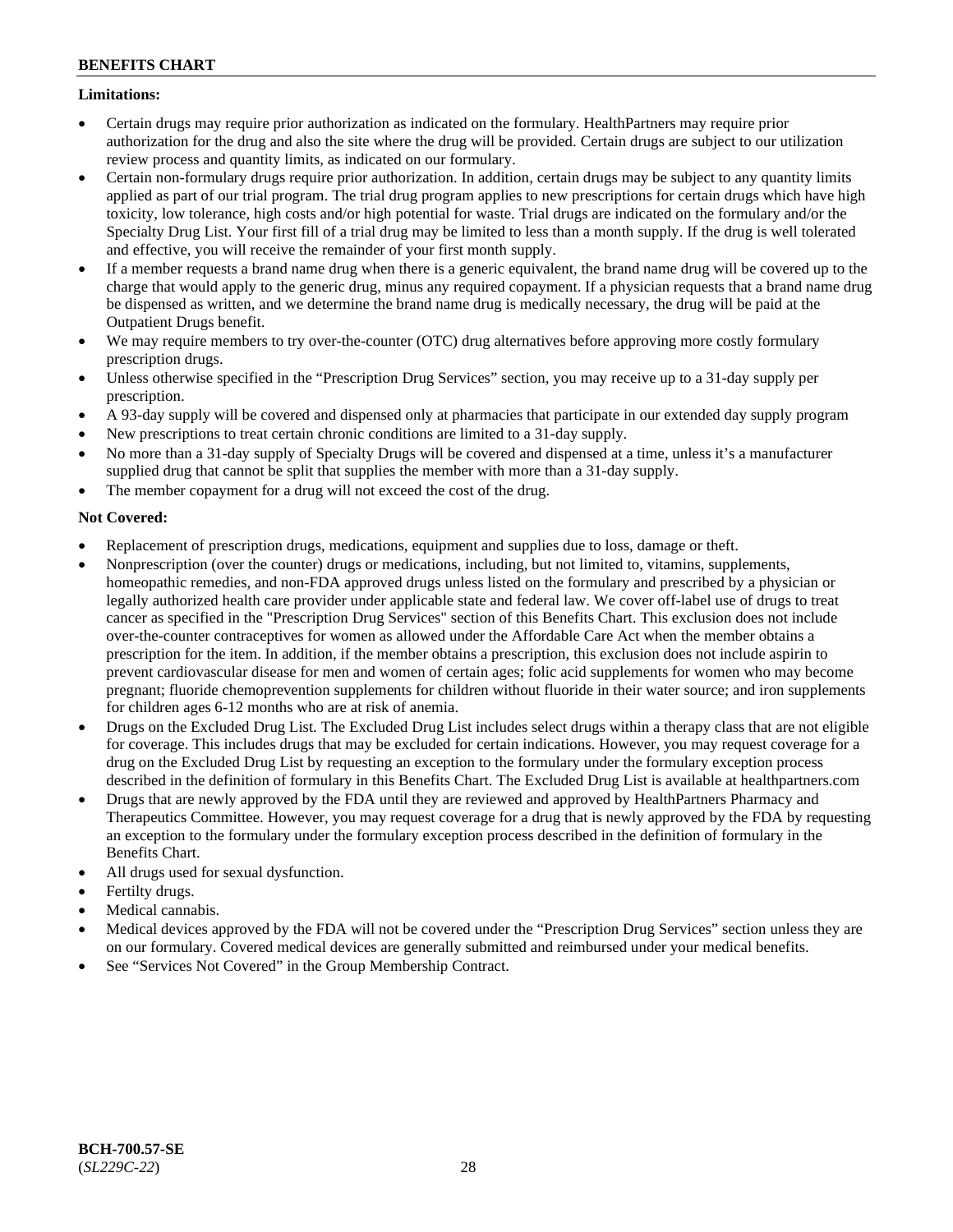# **PREVENTIVE SERVICES**

# **Applicable Definitions:**

**Routine Preventive Services** are routine healthcare services that include screenings, check-ups and counseling to prevent illness, disease or other health problems before symptoms occur.

**Diagnostic Services** are services to help a provider understand your symptoms, diagnose illness and decide what treatment may be needed. They may be the same services that are listed as preventive services, but they are being used as diagnostic services. Your provider will determine if these services are preventive or diagnostic. These services are not preventive if received as part of a visit to diagnose, manage or maintain an acute or chronic medical condition, illness or injury. When that occurs, unless otherwise indicated below, standard deductibles, copayments or coinsurance apply.

# **Covered Services:**

We cover preventive services that meet any of the requirements under the Affordable Care Act (ACA) shown in the bulleted items below. These preventive services are covered at 100% under the network benefits with no deductible, copayments or coinsurance. (If a preventive service is not required by the ACA and it is covered at a lower benefit level or if a group qualifies for an exemption or accommodation for certain benefits under the ACA, it will be specified below). Preventive benefits mandated under the ACA are subject to periodic review and modification. Changes would be effective in accordance with the federal rules. Preventive services mandated by the ACA include:

- Evidence-based items or services that have in effect a rating of A or B in the current recommendations of the United States Preventive Services Task Force with respect to the individual;
- Immunizations for routine use in children, adolescents, and adults that have in effect a recommendation from the Advisory Committee on Immunization Practices of the Centers for Disease Control and Prevention with respect to the individual;
- With respect to infants, children, and adolescents, evidence-informed preventive care and screenings provided for in comprehensive guidelines supported by the Health Resources and Services Administration; and
- With respect to women, preventive care and screenings provided for in comprehensive guidelines supported by the Health Resources and Services Administration.

Covered services are based on established medical policies, which are subject to periodic review and modification by the medical or dental directors. These medical policies (medical coverage criteria) are available by calling Member Services, or logging on to your "*my*HealthPartners" account at [healthpartners.com.](http://www.healthpartners.com/)

A complete list of preventive care services recommended under the U.S. Preventive Task Force (USPSTF) is available online at [uspreventiveservicestaskforce.org/Page/Name/uspstf-a-and-b-recommendations.](https://www.uspreventiveservicestaskforce.org/Page/Name/uspstf-a-and-b-recommendations-by-date/)

HHS: [healthcare.gov/coverage/preventive-care-benefits](https://www.healthcare.gov/coverage/preventive-care-benefits/)

CDC: [cdc.gov/vaccines/schedules/index.html](https://www.cdc.gov/vaccines/schedules/index.html)

# **ACA and state mandated preventive services are covered as follows:**

**Routine health exams and periodic health assessments.** A physician or health care provider will counsel you as to how often health assessments are needed based on age, sex and health status. This includes screening for tobacco use, at least two tobacco cessation attempts per year (for those who use tobacco products), all FDA approved tobacco cessation medications including over-the-counter drugs (as shown in the "Prescription Drug Services" Section) and at least four counseling sessions of at least ten minutes each for tobacco cessation.

| <b>Network Benefits</b>                                     | <b>Non-Network Benefits</b>  |
|-------------------------------------------------------------|------------------------------|
| 100% of the charges incurred.<br>Deductible does not apply. | 50% of the charges incurred. |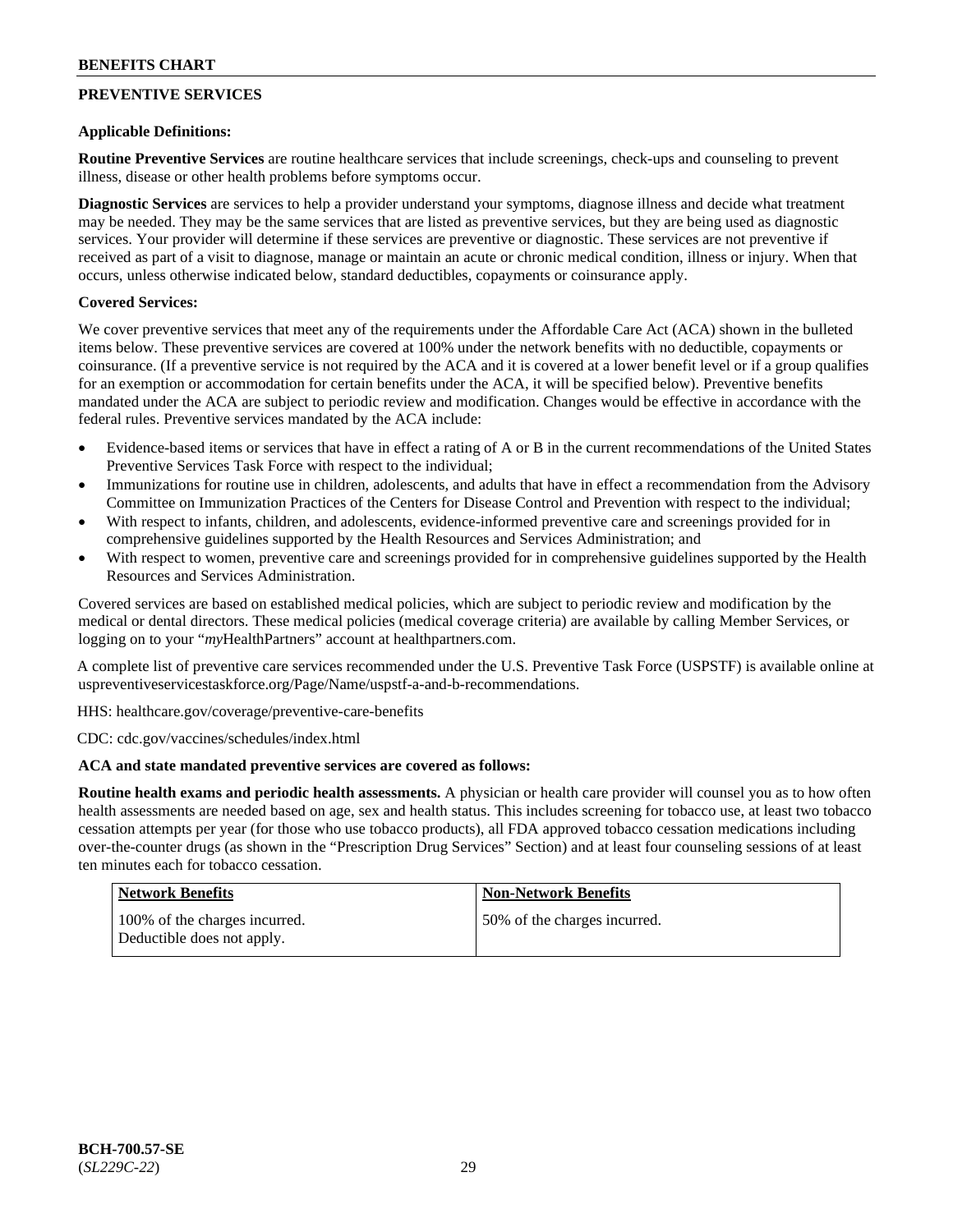**Child health supervision services**. This includes pediatric preventive services, such as fluoride chemoprevention for children without fluoride in their water source, newborn screenings, appropriate immunizations, developmental assessments and laboratory services appropriate to the age of the child from birth to 72 months, and appropriate immunizations until the end of the month in which the child turns 19, as defined by the Standards of Child Health Care issued by the American Academy of Pediatrics. We cover at least five child health supervision visits from birth to 12 months, three child health supervision visits from 12 months to 24 months, once a year from 24 months to 72 months.

| Network Benefits                                            | <b>Non-Network Benefits</b>  |
|-------------------------------------------------------------|------------------------------|
| 100% of the charges incurred.<br>Deductible does not apply. | 50% of the charges incurred. |

**Routine prenatal care and exams.** This includes the comprehensive package of medical and psychosocial support provided throughout a pregnancy, including risk assessment, serial surveillance, prenatal education, and use of specialized skills and technology when needed, as defined by Standards for Obstetric-Gynecologic Services issued by the American College of Obstetricians and Gynecologists.

| Network Benefits                                            | <b>Non-Network Benefits</b>  |
|-------------------------------------------------------------|------------------------------|
| 100% of the charges incurred.<br>Deductible does not apply. | 50% of the charges incurred. |

**Routine postnatal care.** This includes health exams, assessments, education and counseling relating to the period immediately after childbirth

| Network Benefits                                            | <b>Non-Network Benefits</b>  |
|-------------------------------------------------------------|------------------------------|
| 100% of the charges incurred.<br>Deductible does not apply. | 50% of the charges incurred. |

**Routine screening procedures for cancer.** This includes colorectal screening, digital rectal examinations, or other cancer screenings recommended by the USPSTF with an A or B rating. Women's preventive health services below describes additional routine screening procedures for cancer.

| Network Benefits                                            | <b>Non-Network Benefits</b>  |
|-------------------------------------------------------------|------------------------------|
| 100% of the charges incurred.<br>Deductible does not apply. | 50% of the charges incurred. |

**Professional voluntary family planning services.** This includes services to prevent or delay a pregnancy, including counseling and education. Services must be provided by a licensed provider.

| <b>Network Benefits</b>                                     | <b>Non-Network Benefits</b> |
|-------------------------------------------------------------|-----------------------------|
| 100% of the charges incurred.<br>Deductible does not apply. | See Network Benefits.       |

#### **Adult immunizations**

| Network Benefits                                            | <b>Non-Network Benefits</b>  |
|-------------------------------------------------------------|------------------------------|
| 100% of the charges incurred.<br>Deductible does not apply. | 50% of the charges incurred. |

**Women's preventive services.**This includes mammograms\*, screenings for cervical cancer (pap smears), breast pumps, human papillomavirus (HPV) testing; counseling for sexually transmitted infections, counseling and screening for human immunodeficiency virus (HIV), and all FDA approved contraceptive methods as prescribed by a doctor, sterilization procedures, education and counseling (see the "Prescription Drug Services" section for coverage of oral contraceptive drugs). For women whose family history is associated with an increased risk for BRCA1 or BRCA2 gene mutations, we cover genetic counseling and BRCA screening without cost sharing, if appropriate and as determined by a physician

**\***Preventive mammogram screening includes digital breast tomosynthesis (3D mammograms) for members at risk for breast cancer.

**BCH-700.57-SE** (*SL229C-22*) 30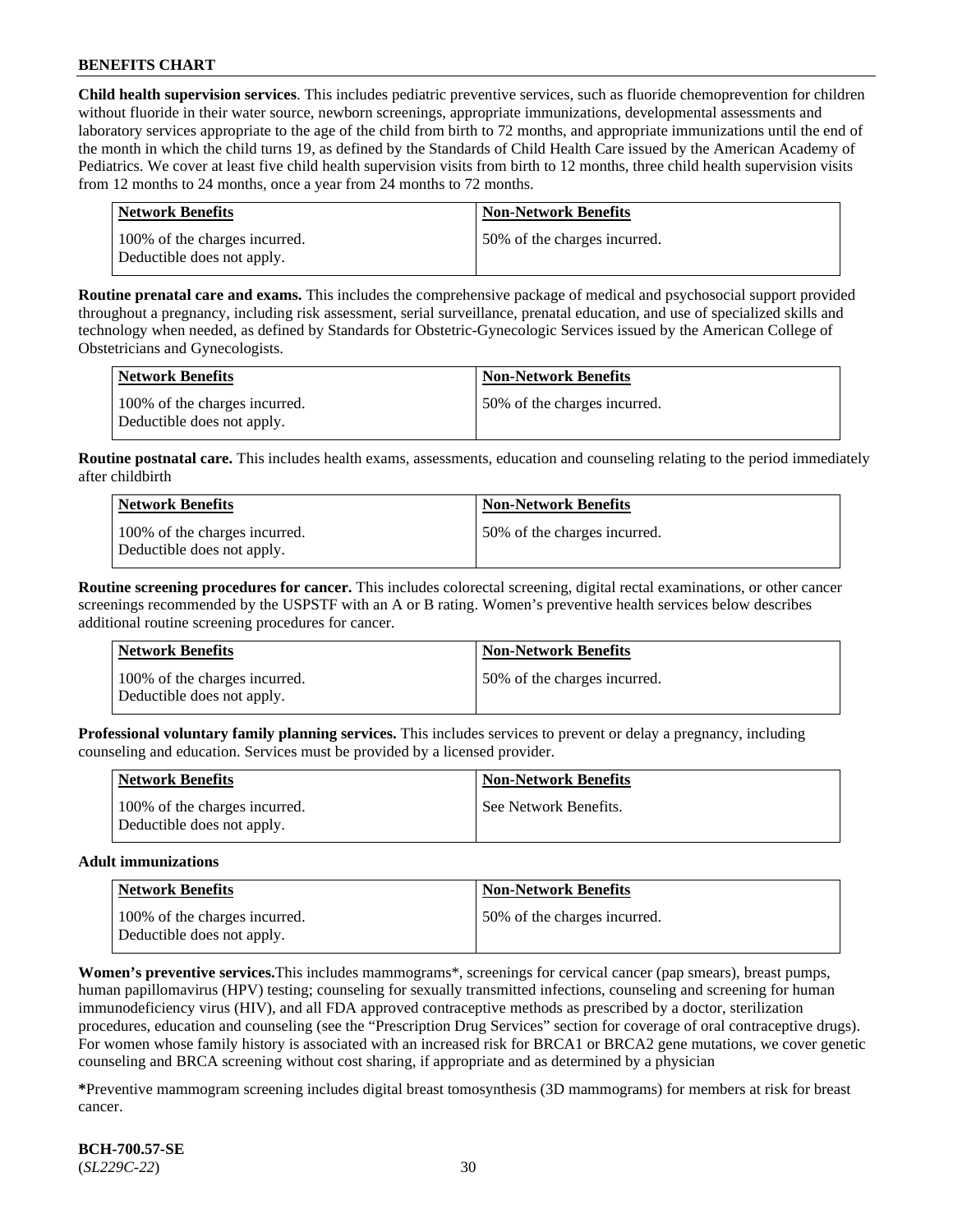"At risk for breast cancer" means: (1) having a family history with one or more first- or second-degree relatives with breast cancer; (2) testing positive for BRCA1 or BRCA2 mutations; (3) having heterogeneously dense breasts or extremely dense breasts based on the Breast Imaging Reporting and Data System established by the American College of Radiology; or (4) having a previous diagnosis of breast cancer.

| Network Benefits                                            | <b>Non-Network Benefits</b>  |
|-------------------------------------------------------------|------------------------------|
| 100% of the charges incurred.<br>Deductible does not apply. | 50% of the charges incurred. |

**Obesity screening and management.** We cover obesity screening and counseling for all ages during a routine preventive care exam. If you are age 18 or older and have a body mass index of 30 or more, we also cover intensive obesity management to help you lose weight. Your primary care doctor can coordinate these services.

| <b>Network Benefits</b>                                     | <b>Non-Network Benefits</b>  |
|-------------------------------------------------------------|------------------------------|
| 100% of the charges incurred.<br>Deductible does not apply. | 50% of the charges incurred. |

### **In addition to any ACA or state mandated preventive services referenced above, we cover the following eligible services:**

#### **Routine eye and hearing exams**

| <b>Network Benefits</b>                                     | <b>Non-Network Benefits</b>  |
|-------------------------------------------------------------|------------------------------|
| 100% of the charges incurred.<br>Deductible does not apply. | 50% of the charges incurred. |

**Ovarian cancer surveillance tests for women who are at risk.** "At risk for ovarian cancer" means (1) having a family history that includes any of the following: one or more first-degree or second-degree relatives with ovarian cancer, clusters of female relatives with breast cancer or nonpolyposis colorectal cancer; or (2) testing positive for BRCA1 or BRCA2 mutations. "Surveillance tests for ovarian cancer" means annual screening using: CA-125 serum tumor marker testing, transvaginal ultrasound, pelvic examination or other proven ovarian cancer screening tests currently being evaluated by the federal Food and Drug Administration or by the National Cancer Institute.

| <b>Network Benefits</b>                                                                                                                                                                                                          | <b>Non-Network Benefits</b>                                                                                                                                                                                                          |
|----------------------------------------------------------------------------------------------------------------------------------------------------------------------------------------------------------------------------------|--------------------------------------------------------------------------------------------------------------------------------------------------------------------------------------------------------------------------------------|
| Coverage level is same as corresponding Network<br>Benefit, depending on type of service provided, such<br>as Diagnostic Imaging Services, Laboratory Services<br>Office Visits for Illness or Injury or Preventive<br>Services. | Coverage level is same as corresponding Non-Network<br>Benefit, depending on type of service provided, such as<br>Diagnostic Imaging Services, Laboratory Services<br>Office Visits for Illness or Injury or Preventive<br>Services. |
|                                                                                                                                                                                                                                  |                                                                                                                                                                                                                                      |

**Peak flow meters for members diagnosed with asthma.** Must be prescribed by a licensed provider.

| <b>Network Benefits</b>                                     | <b>Non-Network Benefits</b>  |
|-------------------------------------------------------------|------------------------------|
| 100% of the charges incurred.<br>Deductible does not apply. | 50% of the charges incurred. |

**Glucose meters prescribed by a licensed provider** (other than continuous glucose monitoring systems which are covered under the section "Diabetic Equipment and Supplies")

| <b>Network Benefits</b>                                                                        | <b>Non-Network Benefits</b>  |
|------------------------------------------------------------------------------------------------|------------------------------|
| 100% of the charges incurred.<br>Deductible does not apply.                                    | 50% of the charges incurred. |
| Glucose meters are limited to meters on the formulary<br>and must be obtained from a pharmacy. |                              |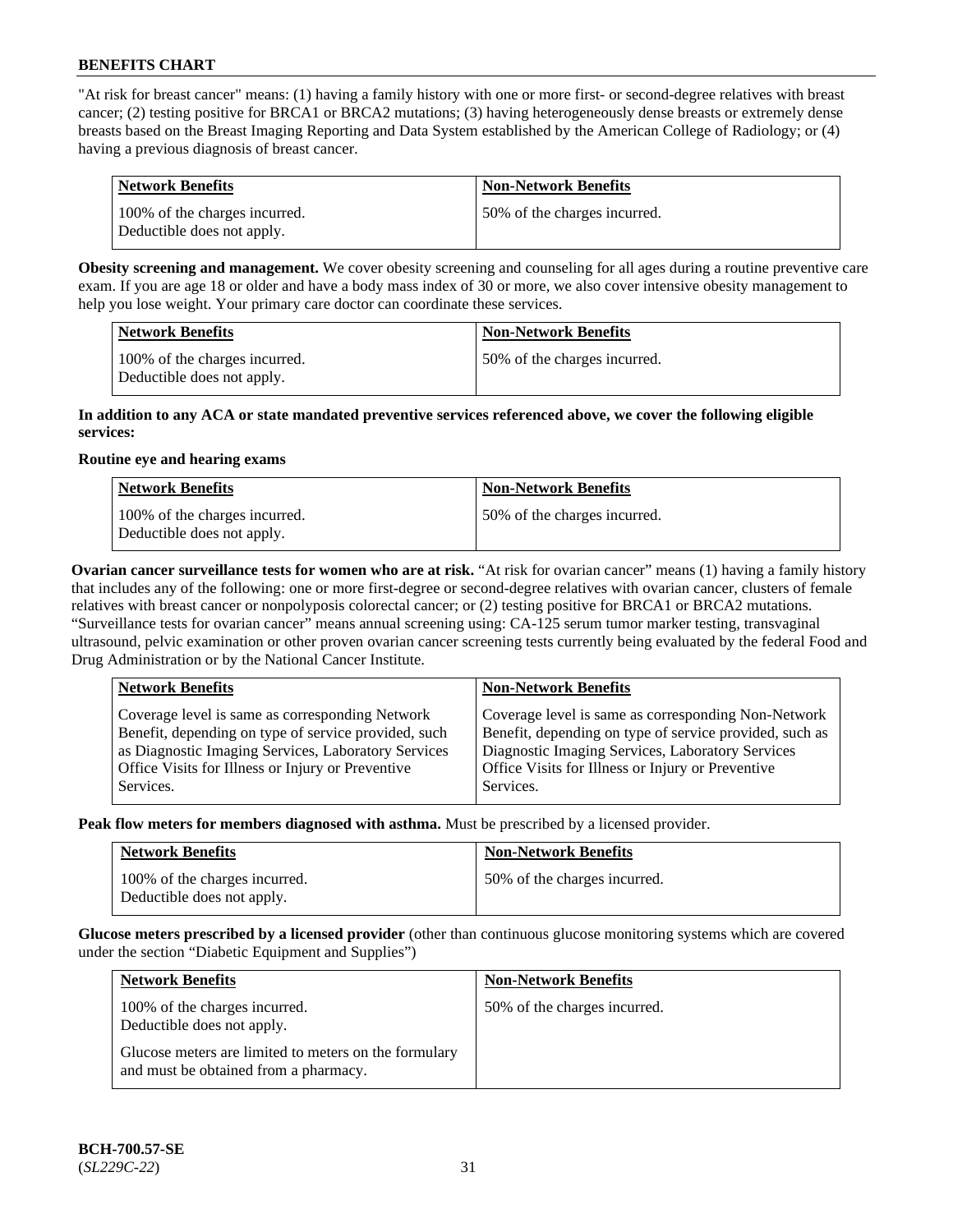### **Retinopathy screening for members diagnosed with diabetes**

| <b>Network Benefits</b>                                     | <b>Non-Network Benefits</b>  |
|-------------------------------------------------------------|------------------------------|
| 100% of the charges incurred.<br>Deductible does not apply. | 50% of the charges incurred. |

### **Hemoglobin A1C testing for members diagnosed with diabetes**

| <b>Network Benefits</b>                                     | <b>Non-Network Benefits</b>  |
|-------------------------------------------------------------|------------------------------|
| 100% of the charges incurred.<br>Deductible does not apply. | 50% of the charges incurred. |

### **International normalized ratio (INR) testing for members diagnosed with liver disease and/or bleeding disorders**

| <b>Network Benefits</b>                                     | <b>Non-Network Benefits</b>  |
|-------------------------------------------------------------|------------------------------|
| 100% of the charges incurred.<br>Deductible does not apply. | 50% of the charges incurred. |

#### **Low-density lipoprotein (LDL) testing for members diagnosed with heart disease**

| <b>Network Benefits</b>                                     | <b>Non-Network Benefits</b>  |
|-------------------------------------------------------------|------------------------------|
| 100% of the charges incurred.<br>Deductible does not apply. | 50% of the charges incurred. |

### **Limitations:**

• Services are not preventive if received as part of a visit to diagnose, manage or maintain an acute or chronic medical condition, illness or injury. When that occurs, unless otherwise indicated above, standard deductibles, copayments or coinsurance apply.

# **Not Covered:**

See "Services Not Covered" in the Group Membership Contract.

# **SPECIFIED NON-NETWORK SERVICES**

# **Covered Services:**

We cover the following services when you elect to receive them from a non-network provider, at the same level of coverage we provide when you elect to receive the services from a network provider:

- Voluntary family planning of the conception and bearing of children.
- The provider visit(s) and test(s) necessary to make a diagnosis of infertility.
- Testing and treatment of sexually transmitted diseases (other than HIV).
- Testing for AIDS or other HIV-related conditions.

| <b>Network Benefits</b>                                                                                                                            | <b>Non-Network Benefits</b>                    |
|----------------------------------------------------------------------------------------------------------------------------------------------------|------------------------------------------------|
| Coverage level is same as corresponding Network<br>Benefit, depending on type of service provided, such as<br>Office Visits for Illness or Injury. | See Network Benefits for the services covered. |

# **Not Covered:**

See "Services Not Covered" in the Group Membership Contract.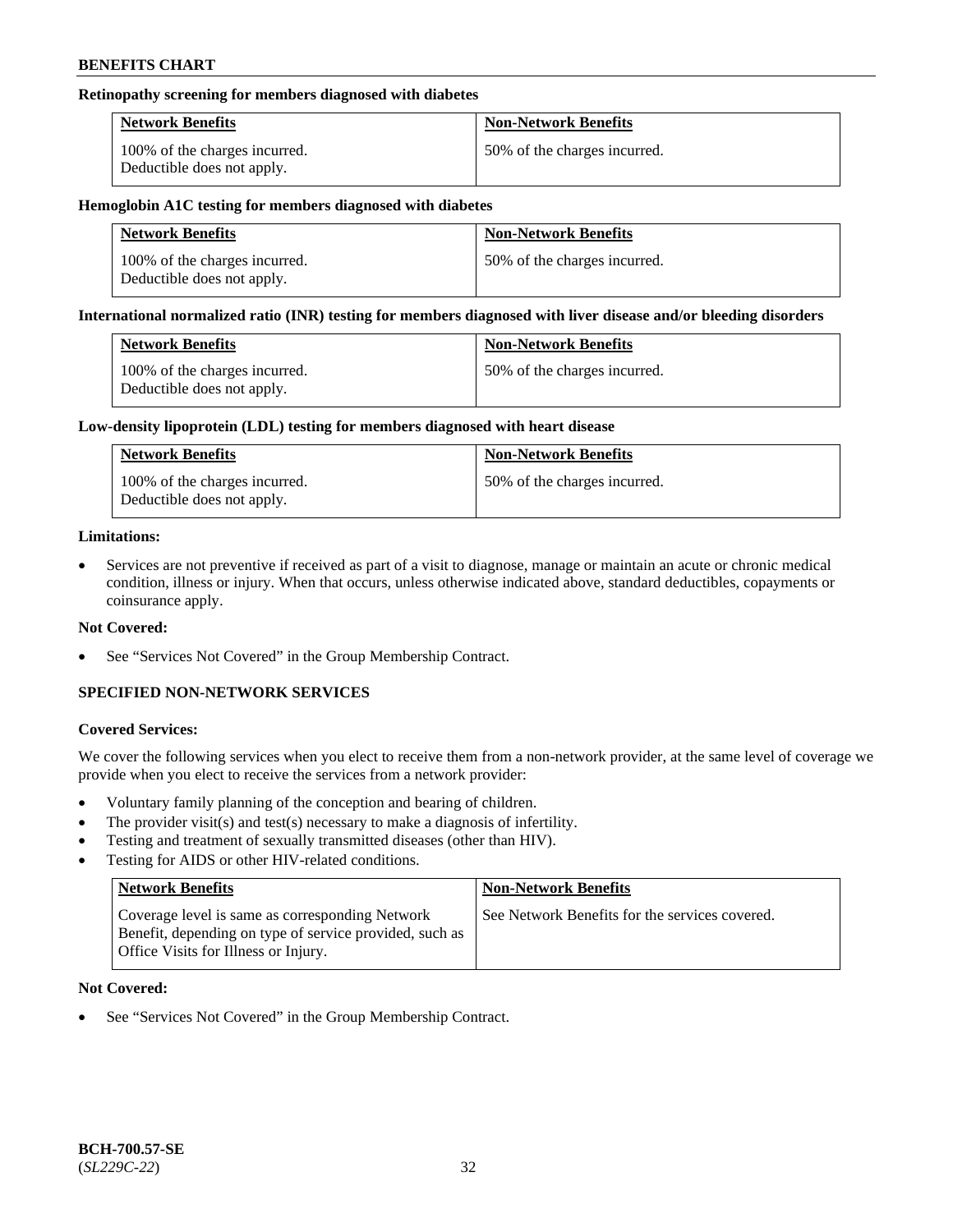# **TELEHEALTH/TELEMEDICINE SERVICES**

### **Definitions:**

**Telehealth, Telemedicine, or Virtual Care.** This is a means of communication between a health care professional and a patient. This includes the use of secure electronic information, imaging, and communication technologies, including:

- interactive audio or audio-video
- interactive audio with store-and-forward technology
- chat-based and email-based systems
- physician-to-physician consultation
- patient education
- data transmission
- data interpretation
- digital diagnostics (algorithm-enabled diagnostic support)
- digital therapeutics (the use of personal health devices and sensors, either alone or in combination with conventional drug therapies, for disease prevention and management)

### Services can be delivered:

Synchronously: the patient and health care professional are engaging with one another at the same time; or Asynchronously: the patient and health care professional engage with each other at different points in time.

**Telephone Visits.** Live, synchronous, interactive encounters over the telephone between a patient and a healthcare provider.

**E-visit or chat-based visits.** Asynchronous online or mobile app encounters to discuss a patient's personal health information, vital signs, and other physiologic data or diagnostic images. The healthcare provider reviews and delivers a consultation, diagnosis, prescription or treatment plan after reviewing the patient's visit information.

**Virtuwell<sup>®</sup>**. This is an online service for you to receive a diagnosis and treatment for certain conditions, such as a cold, flu, ear pain and sinus infections. You may access the Virtuwell website at [virtuwell.com.](https://www.virtuwell.com/)

**Video Visits.** Live, synchronous, interactive encounters using secure web-based video between a patient and a healthcare provider.

### **Covered Services:**

The Plan covers the following methods of receiving care for services that would be eligible under the Plan if the service were provided in person.

### **Scheduled telephone visits**

| Network Benefits             | <b>Non-Network Benefits</b>  |
|------------------------------|------------------------------|
| 70% of the charges incurred. | 50% of the charges incurred. |

#### **E-visits**

### **Access to online care through Virtuwell at [virtuwell.com](https://www.virtuwell.com/)**

| <b>Network Benefits</b>       | <b>Non-Network Benefits</b> |
|-------------------------------|-----------------------------|
| 100% of the charges incurred. | Not Applicable.             |

#### **All other E-visits**

| <b>Network Benefits</b>      | <b>Non-Network Benefits</b>  |
|------------------------------|------------------------------|
| 70% of the charges incurred. | 50% of the charges incurred. |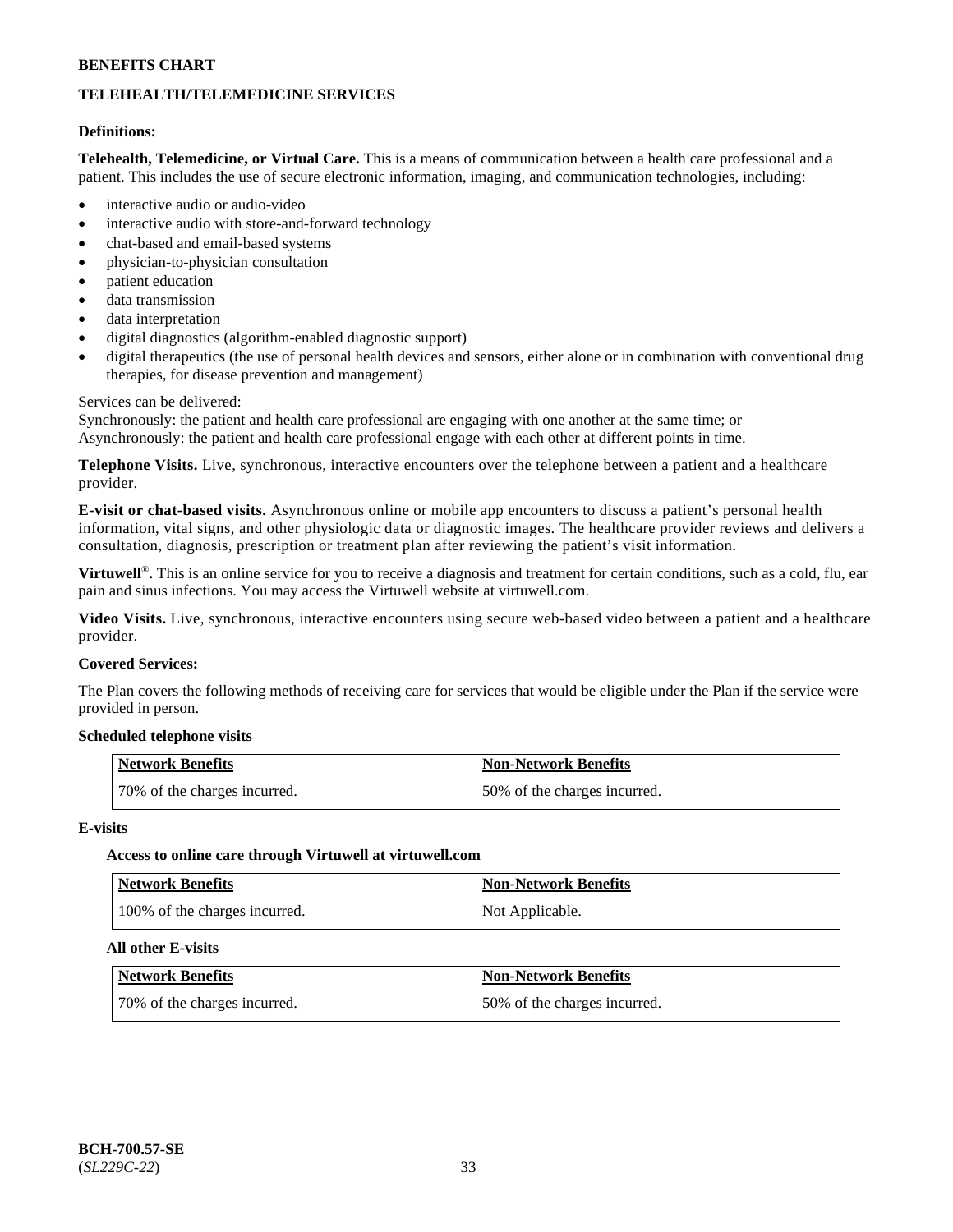#### **Video visits**

| <b>Network Benefits</b>                                | <b>Non-Network Benefits</b>                            |
|--------------------------------------------------------|--------------------------------------------------------|
| Coverage level is same as corresponding Network        | Coverage level is same as corresponding Non-Network    |
| Benefit, depending upon type of service provided, such | Benefit, depending upon type of service provided, such |
| as Office Visits for Illness or Injury.                | as Office Visits for Illness or Injury.                |

### **Not Covered:**

See "Services Not Covered" in the Group Membership Contract.

# **TRANSPLANT SERVICES**

# **Applicable Definitions:**

**Autologous.** This is when the source of cells is from the individual's own marrow or stem cells.

**Allogeneic.** This is when the source of cells is from a related or unrelated donor's marrow or stem cells.

**Autologous Bone Marrow Transplant.** This is when the bone marrow is harvested from the individual and stored. The patient undergoes treatment which includes tumor ablation with high-dose chemotherapy and/or radiation. The bone marrow is reinfused (transplanted).

**Allogeneic Bone Marrow Transplant.** This is when the bone marrow is harvested from the related or unrelated donor and stored. The patient undergoes treatment which includes tumor ablation with high-dose chemotherapy and/or radiation. The bone marrow is reinfused (transplanted).

**Autologous/Allogeneic Stem Cell Support.** This is a treatment process that includes stem cell harvest from either bone marrow or peripheral blood, tumor ablation with high-dose chemotherapy and/or radiation, stem cell reinfusion, and related care. Autologous/allogeneic bone marrow transplantation and high dose chemotherapy with peripheral stem cell rescue/support are considered to be autologous/allogeneic stem cell support.

**Designated Transplant Center.** This is any health care provider, group or association of health care providers designated by us to provide services, supplies or drugs for specified transplants for our members.

**Transplant Services.** This is transplantation (including retransplants) of the human organs or tissue listed below, including all related post-surgical treatment and drugs and multiple transplants for a related cause. Transplant services do not include other organ or tissue transplants or surgical implantation of mechanical devices functioning as a human organ, except surgical implantation of an FDA approved Ventricular Assist Device (VAD) or total artificial heart, functioning as a temporary bridge to heart transplantation.

Prior authorization is required prior to consultation to support coordination of care and benefits.

# **Covered Services:**

We cover eligible transplant services (as defined above) while you are covered under this Benefits Chart. Transplants that will be considered for coverage are limited to the following:

- Kidney transplants for end-stage disease.
- Cornea transplants for end-stage disease.
- Heart transplants for end-stage disease.
- Lung transplants or heart/lung transplants for: (1) primary pulmonary hypertension; (2) Eisenmenger's syndrome; (3) endstage pulmonary fibrosis; (4) alpha 1 antitrypsin disease; (5) cystic fibrosis; and (6) emphysema.
- Liver transplants for: (1) biliary atresia in children; (2) primary biliary cirrhosis; (3) post-acute viral infection (including hepatitis A, hepatitis B antigen e negative and hepatitis C) causing acute atrophy or post-necrotic cirrhosis; (4) primary sclerosing cholangitis; (5) alcoholic cirrhosis; and (6) hepatocellular carcinoma.